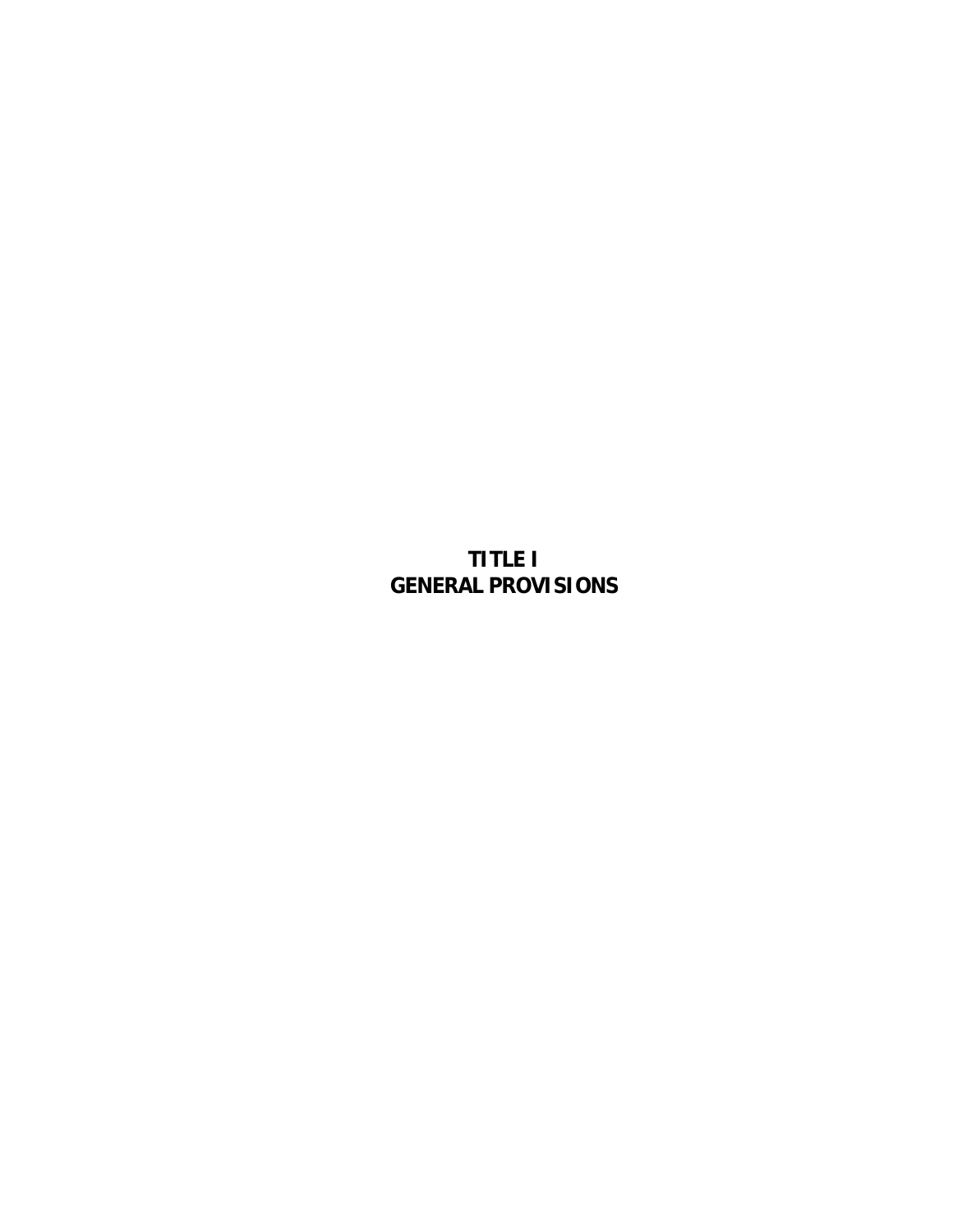| <b>CHAPTER 1.</b>        |                                                                            |  |
|--------------------------|----------------------------------------------------------------------------|--|
| <b>CHAPTER 1.</b>        |                                                                            |  |
| $§1 - 1 - 1$             |                                                                            |  |
| $§1 - 1 - 2$             |                                                                            |  |
| $§1 - 1 - 3$             |                                                                            |  |
| $§1 - 1 - 4$             |                                                                            |  |
| $§1 - 1 - 5$             |                                                                            |  |
| <b>CHAPTER 2.</b>        |                                                                            |  |
| $$1-2-1$                 |                                                                            |  |
| $$1-2-2$                 |                                                                            |  |
| $$1-2-3$                 |                                                                            |  |
| $$1-2-4$                 |                                                                            |  |
| $$1-2-5$                 |                                                                            |  |
| $$1-2-6$                 |                                                                            |  |
| <b>CHAPTER 3.</b>        |                                                                            |  |
| $§1 - 3 - 1$             |                                                                            |  |
| $$1-3-2$                 |                                                                            |  |
| $§1 - 3 - 3$             |                                                                            |  |
| $§1 - 3 - 4$             |                                                                            |  |
| $$1-3-5$                 |                                                                            |  |
| $$1-3-6$                 |                                                                            |  |
| $§1 - 3 - 7$             |                                                                            |  |
| $$1-3-8$                 |                                                                            |  |
| $$1-3-9$                 |                                                                            |  |
|                          |                                                                            |  |
| <b>CHAPTER 4.</b>        |                                                                            |  |
| $§1-4-1$                 |                                                                            |  |
| $§1 - 4 - 2$             |                                                                            |  |
| $§1-4-3$                 |                                                                            |  |
| $§1-4-4$                 |                                                                            |  |
| <b>CHAPTER 5.</b>        |                                                                            |  |
| $§1 - 5 - 1$             |                                                                            |  |
| $$1-5-2$                 |                                                                            |  |
| $§1 - 5 - 3$             | Adoption by Reference Not a Waiver of Sovereign Power of Choctaw Tribe  13 |  |
| $§1 - 5 - 4$             |                                                                            |  |
| $§1 - 5 - 5$             |                                                                            |  |
| $$1-5-6$                 |                                                                            |  |
| $§1 - 5 - 7$             |                                                                            |  |
| $$1-5-8$                 |                                                                            |  |
| $§1 - 5 - 9$             |                                                                            |  |
| $$1-5-10$                |                                                                            |  |
| <b>CHAPTER 6.</b>        |                                                                            |  |
| $§1 - 6 - 1$             |                                                                            |  |
| $$1-6-2$                 |                                                                            |  |
| $§1-6-3$                 |                                                                            |  |
| $§1-6-4$                 |                                                                            |  |
| $§1 - 6 - 5$<br>$$1-6-6$ |                                                                            |  |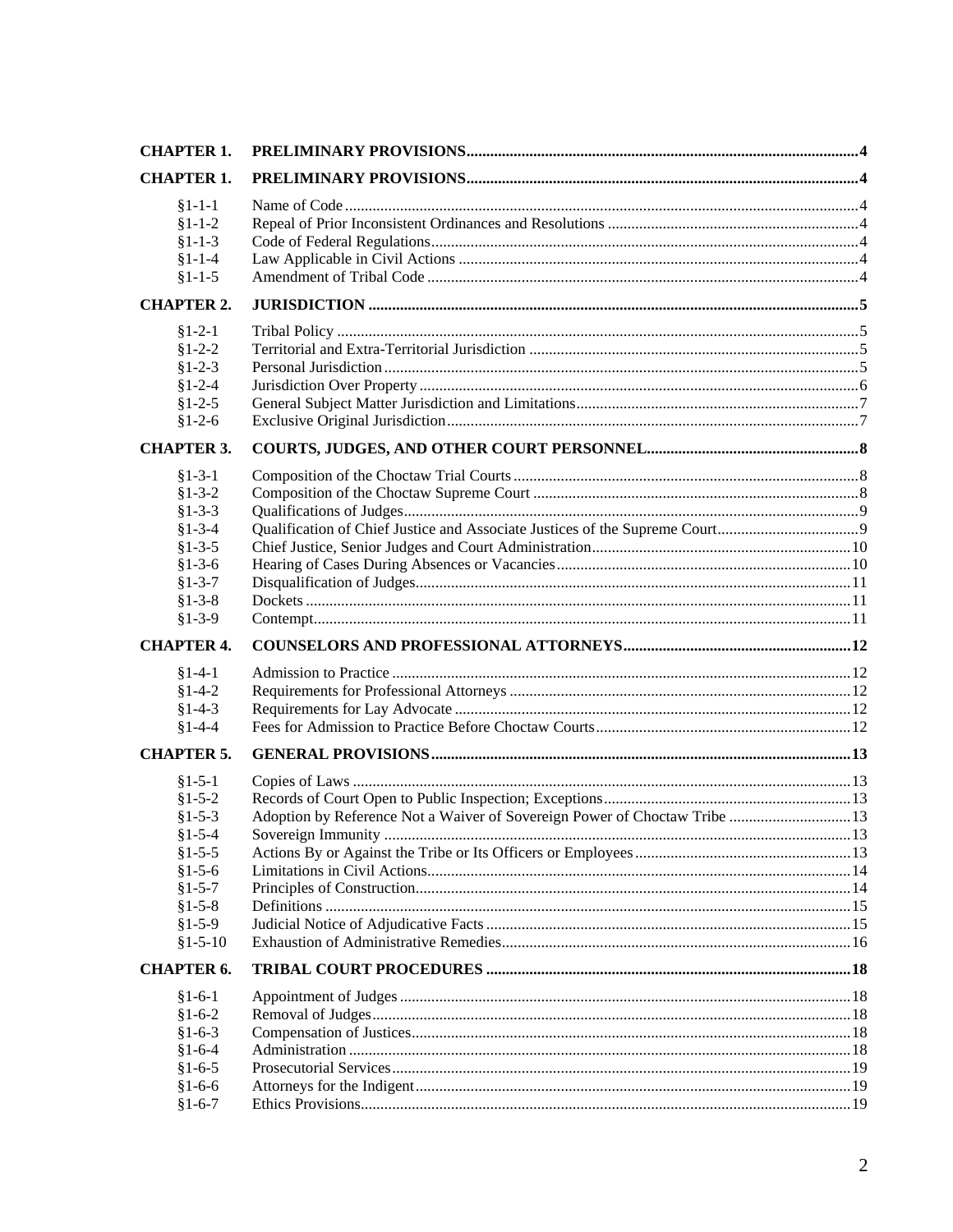| $§1 - 7 - 1$      |                                                                      |  |
|-------------------|----------------------------------------------------------------------|--|
| $$1-7-2$          |                                                                      |  |
| $§1 - 7 - 3$      |                                                                      |  |
| $§1 - 7 - 4$      |                                                                      |  |
| $§1 - 7 - 5$      |                                                                      |  |
| $$1-7-6$          |                                                                      |  |
| <b>CHAPTER 8.</b> | <b>CODE OF ETHICS FOR MISSISSIPPI BAND OF CHOCTAW INDIANS TRIBAL</b> |  |
|                   |                                                                      |  |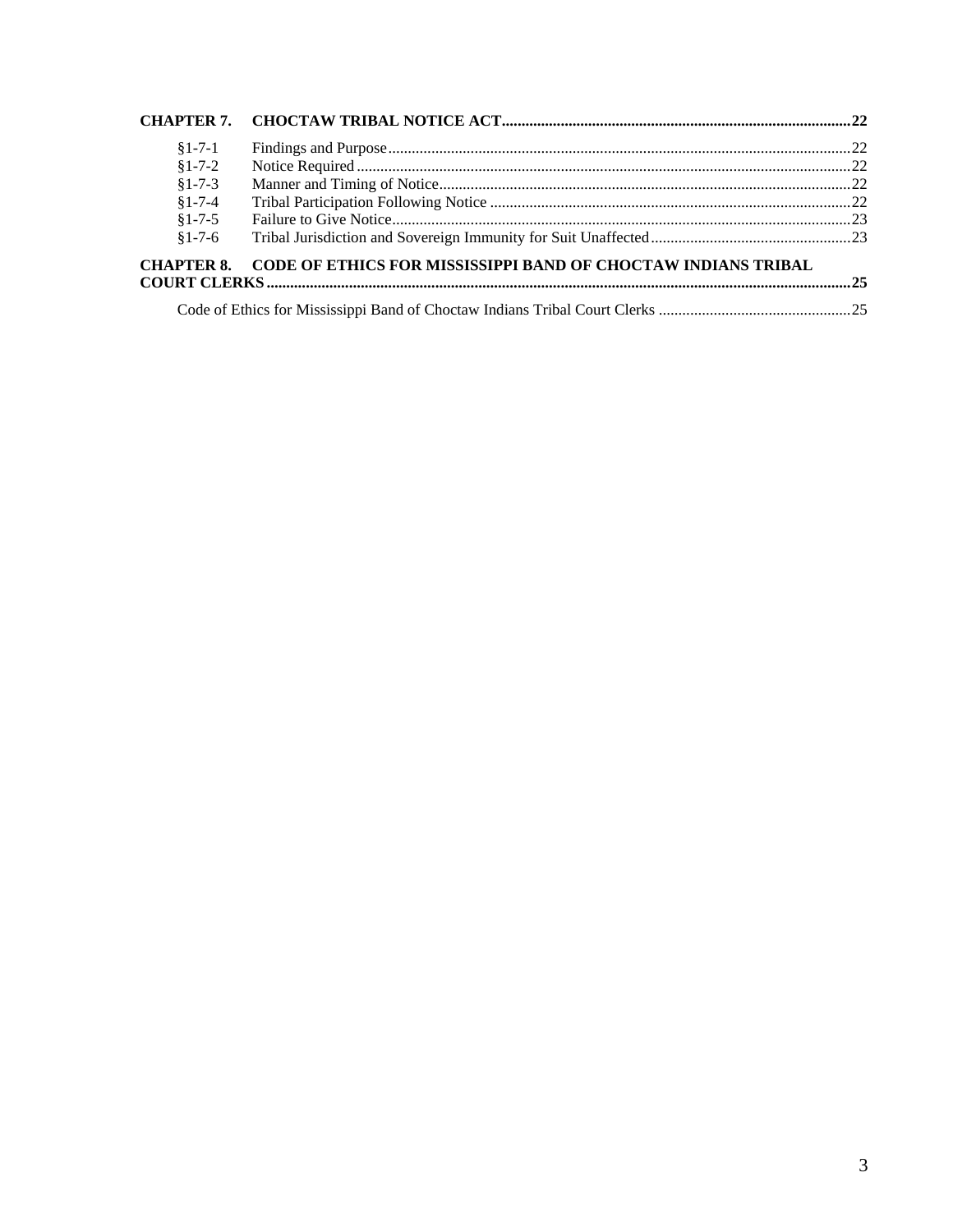## <span id="page-3-0"></span>**CHAPTER 1. PRELIMINARY PROVISIONS**

### **§1‐1‐1 Name of Code**

This Law and Order Code of the Mississippi Band of Choctaw Indians (the "Tribe" or "MBCI") shall be known as and may be cited as the Choctaw Tribal Code ("C.T.C.").

#### **§1‐1‐2 Repeal of Prior Inconsistent Ordinances and Resolutions**

Any and all ordinances or resolutions of the Tribal Council of the Mississippi Band of Choctaw Indians which are inconsistent with or conflict with the provisions contained herein are hereby repealed as of the effective date of this Code, provided that the provisions of Tribal Ordinance No. 9, (including all appendices thereto but excepting §11.22 thereof) shall be enforced in lieu of this Code to the extent of any inconsistency.

#### **§1‐1‐3 Code of Federal Regulations**

All provisions of 25 C.F.R., Part 11, which are consistent with or in conflict with the provisions of this Code, shall in accordance with 25 C.F.R. Part  $11.1(e)$ , no longer apply to or be enforced by the Choctaw Court of Indian Offenses (now known as Choctaw Tribal Court), provided that any provision of Part 11 required to remain in force by 25 C.F.R. Part 11.1(d), shall remain applicable to the Tribal Court for as long as and to such extent as may be required by federal law.

### **§1‐1‐4 Law Applicable in Civil Actions**

In all civil actions the Choctaw Court shall apply applicable laws of the United States and authorized regulations of the Secretary of the Interior, and ordinances, customs, and usages of the Tribe. Where doubt arises as to the customs and usages of the Tribe, the court may request the advice of persons generally recognized in the community as being familiar with such customs and usages. Any matter not covered by applicable federal law and regulations or by ordinances, customs, and usages of the Tribe, shall be decided by the court according to the laws of the State of Mississippi.

#### **§1‐1‐5 Amendment of Tribal Code**

This Tribal Code may be amended and additions made hereto and deletions made herefrom in the manner provided for the adoption of Tribal ordinances. Amendments and additions to this Tribal Code shall become a part hereof for all purposes and shall be organized and incorporated herein in a manner consistent with the numbering and organization of the Tribal Code. Approval by the Secretary of the Interior shall not be required for amendments of the Tribal Code except to the extent that such approval may otherwise be required by federal or Tribal law.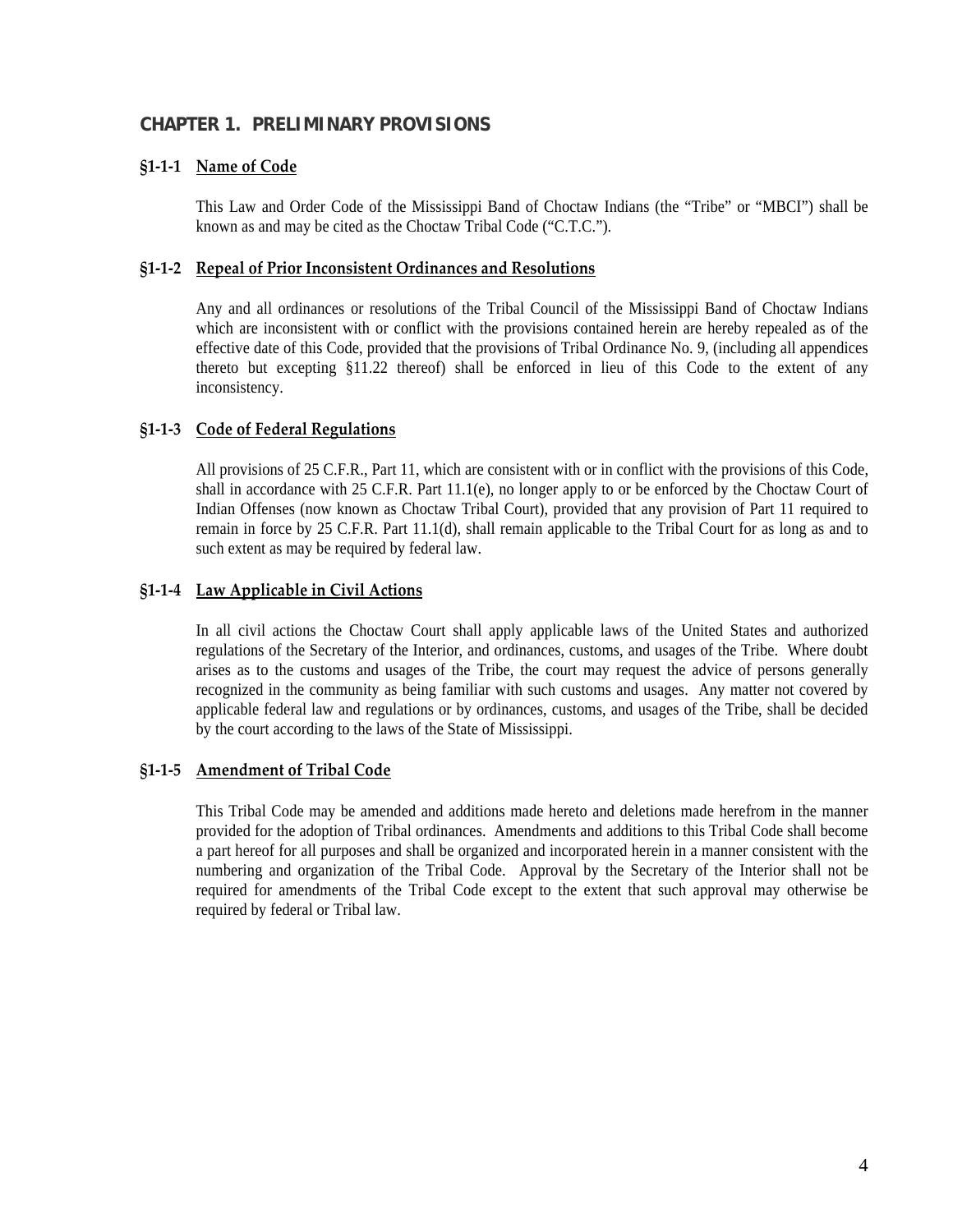## <span id="page-4-0"></span>**CHAPTER 2. JURISDICTION**

#### **§1‐2‐1 Tribal Policy**

It is hereby declared a matter of Tribal policy and legislative determination by the Tribal Council of the Mississippi Band of Choctaw Indians that the public interest and the interests of the Mississippi Band of Choctaw Indians require that the Tribe provide itself, its members, and other persons, both Indian and non-Indian, living on the Reservation, or who are within the jurisdiction of the Tribe, with an effective means of redress in civil cases in which at least the party presence, business dealings, or contracts, or other actions or failures to act, or other significant minimum contacts on or with the Reservation, the party defendant has incurred civil obligations to persons or entities to the Tribe's protection. This Tribal policy likewise extends to authorize the prosecution of criminal offenses committed within Tribal jurisdiction by Indian offenders.

The jurisdictional provisions of this Tribal Code and the procedures and requirements contained herein shall, except as otherwise expressly provided, apply to all persons and entities within the territorial jurisdiction of the Tribe, subject to the limitations set forth above and whether members of the Tribe or not. Nothing contained in this statement of Tribal policy shall be construed as an assertion of criminal jurisdiction over non-Indians nor of civil jurisdiction over obligations involving or affecting only non-Indian parties.

### **§1‐2‐2 Territorial and Extra‐Territorial Jurisdiction**

- (1) The territory over and with respect to which this Tribal Code shall be in force shall include all lands made subject to the governmental jurisdiction of the Mississippi Band of Choctaw Indians pursuant to Article II of the Tribal Constitution and Bylaws (1974 Revision), to wit: All lands constituting the Mississippi Choctaw "Indian Country" under 18 U.S.C. §1151(b) as well as such other lands as may be held in trust for the Mississippi Choctaws by the United States.
- (2) The territory over and with respect to which the Tribal Code shall be in force as defined in §1-2- 2(1) shall hereinafter be referred to as the "Choctaw Indian Reservation."
- (3) This Tribal Code shall have such extra-territorial effect and application as may be permitted by federal law and as may be necessary and appropriate to execute the provisions hereof.

#### **§1‐2‐3 Personal Jurisdiction**

- (1) As used in these jurisdictional provisions, the word "person" shall include any individual, firm, company, association, or corporation.
- (2) Subject to any contrary provisions, exceptions or limitations contained in either federal law, the Tribal Constitution, or as expressly stated elsewhere in this Tribal Code, the Courts of the Mississippi Band of Choctaw Indians shall have civil and criminal jurisdiction over the following persons, who shall also be subject to the rules, regulations, and procedures established in this Tribal Code:
	- (a) any person residing, located or present within the Choctaw Indian Reservation for any civil cause of action;
	- (b) any Indian person for any charge of criminal offense prohibited by the Tribal Code or other ordinance of the Tribe when the offense is alleged to have occurred within the Choctaw Indian Reservation;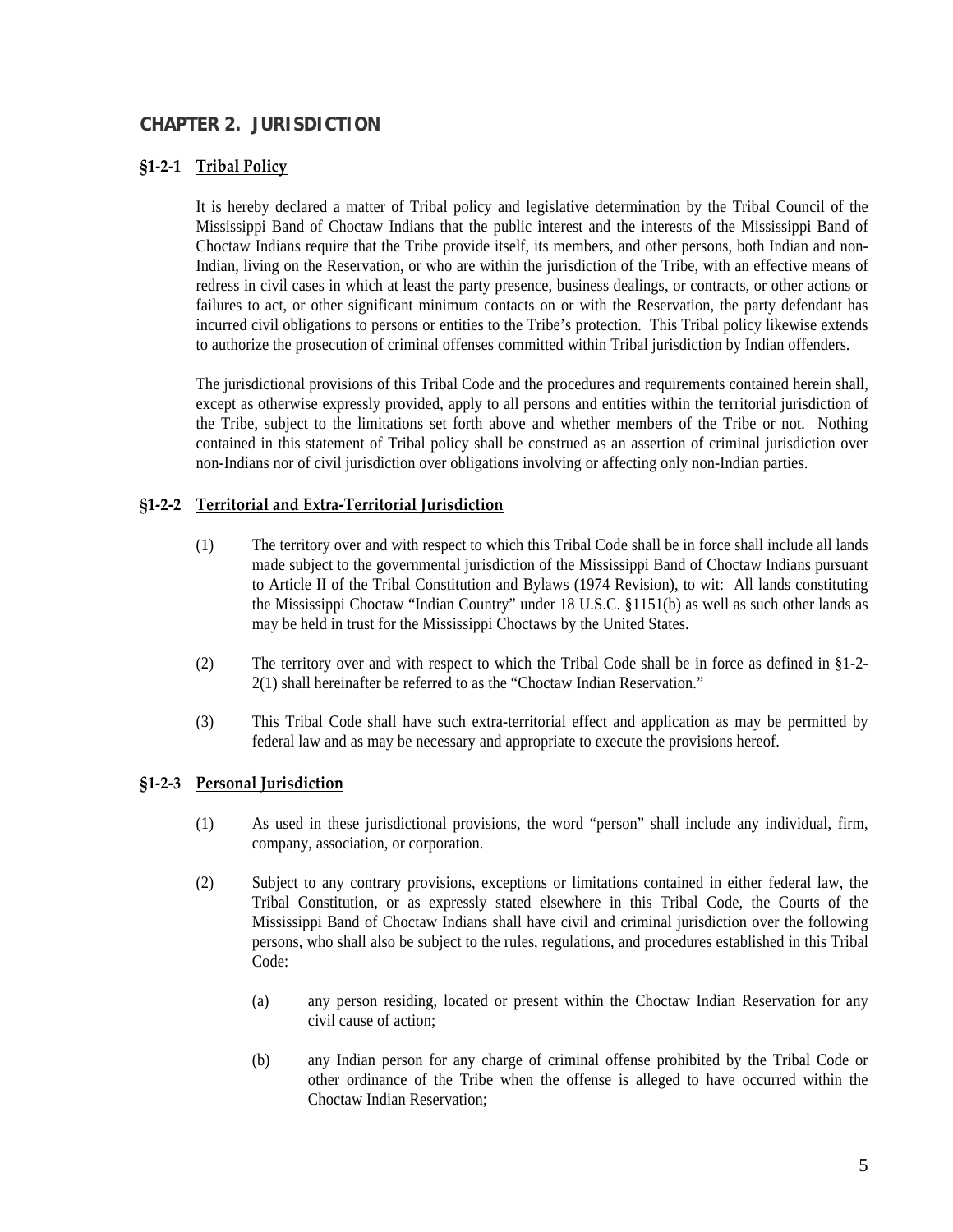- <span id="page-5-0"></span>(c) any person who transacts, conducts or performs any business or activity within the Choctaw Indian Reservation, either in person or by an agent or representative, for any civil cause of action or for any act expressly prohibited by the Tribal Code or other ordinance of the Tribe arising from such business or activity;
- (d) any Indian person who transacts, conducts or performs any business or activity within the Reservation, either in person or by an agent or representative, for any civil cause of action or charge of criminal offense for any act expressly prohibited by this Tribal Code or other ordinance of the Tribe arising from such business or activity;
- (e) any person who owns, uses or possesses any property within the Reservation, for any civil cause of action arising under the Tribal Code or other ordinance of the Tribe and arising from such ownership, use or possession;
- (f) any Indian person who owns, uses or possesses any property within the Reservation, for any civil cause of action or charge of criminal offense prohibited by the Tribal Code or other ordinance of the Tribe arising from such ownership, use or possession;
- (g) any person who commits a tortious act or engages in tortious conduct within the Choctaw Indian Reservation, either in person or by an agent or representative, for any civil cause of action arising from such act or conduct; or
- (h) any Indian person who commits a criminal offense prohibited by the Tribal Code or other ordinance of the Tribe, by his own conduct or the conduct of another for which he is legally accountable, if:
	- (i) the conduct occurs either wholly or partly within the Choctaw Indian Reservation;
	- (ii) the conduct which occurs outside the Choctaw Indian Reservation constitutes an attempt, solicitation or conspiracy to commit an offense within the Choctaw Indian Reservation and an act in furtherance of the attempt or conspiracy occurs within the Choctaw Indian Reservation; or
	- (iii) the conduct which occurs within the Choctaw Indian Reservation constitutes an attempt, solicitation or conspiracy to commit in another jurisdiction an offense prohibited by the Tribal Code or other ordinance of the Tribe, and is also prohibited by such other jurisdictions.
- (3) None of the foregoing bases of jurisdiction is exclusive, and jurisdiction over a person may be established on any one or more of such bases.

#### **§1‐2‐4 Jurisdiction Over Property**

Subject to any contrary provisions, exceptions or limitations in federal law, the Tribal Constitution, or as expressly stated elsewhere in the Tribal Code, the rules, regulations, and procedures contained herein shall apply to, and the courts of the Choctaw Tribe shall have jurisdiction over, any real or personal property located within the territorial jurisdiction of the Tribe as defined in the Tribal Code to determine the ownership thereof or rights therein or to determine the application of such property to the satisfaction of a claim for which the owner of the property is or may be liable.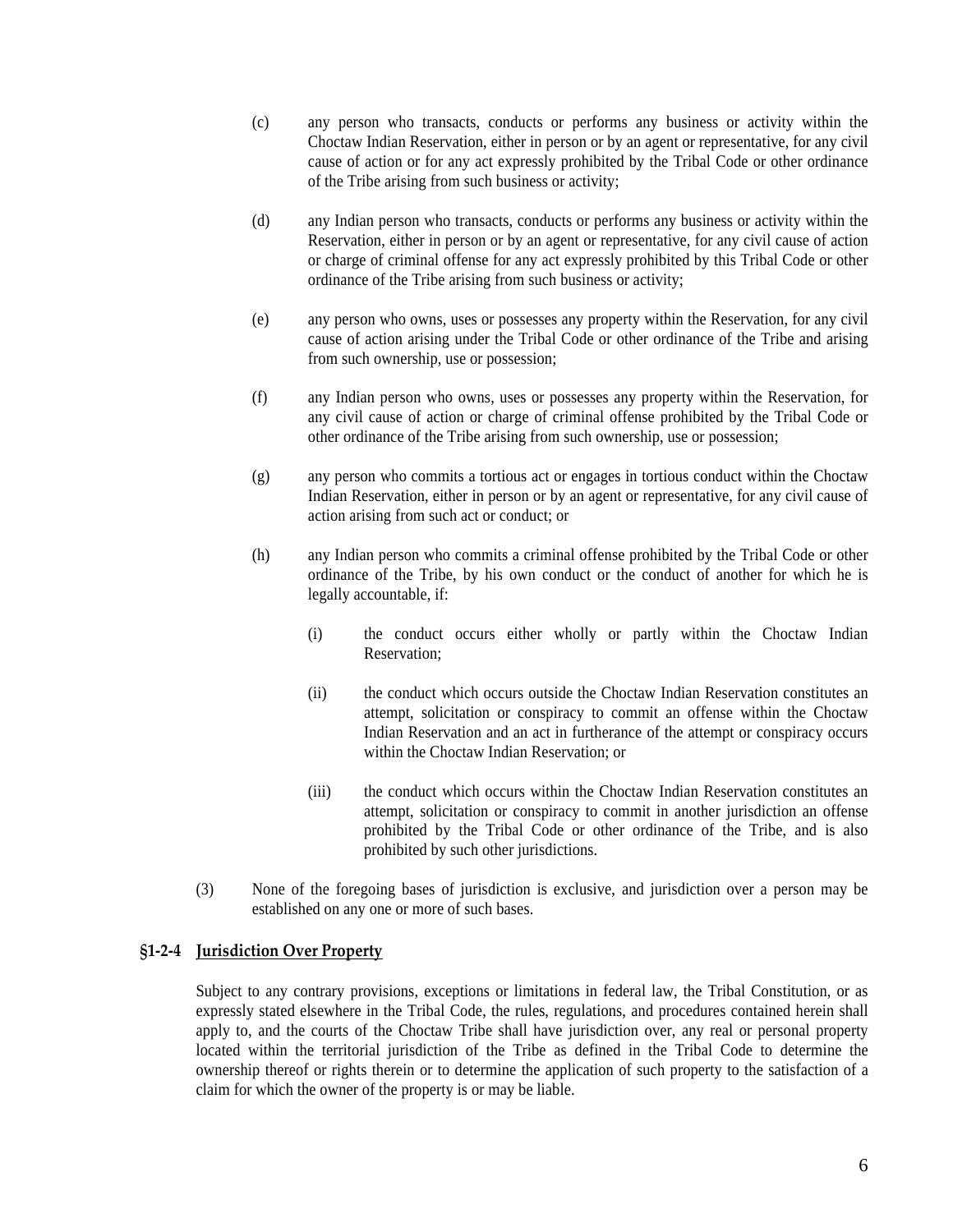## <span id="page-6-0"></span>**§1‐2‐5 General Subject Matter Jurisdiction and Limitations**

- (1) Subject to any contrary provisions, exceptions or limitations contained in either federal law, the Tribal Constitution, or this Tribal Code, the Courts of the Mississippi Band of Choctaw Indians shall have jurisdiction over all civil actions and over all offenses occurring within the jurisdiction defined by the Tribal Code.
- (2) The Courts of the Mississippi Band of Choctaw Indians shall not assume jurisdiction over any civil or criminal matter which does not involve either the Tribe, its officers, agents, or employees in their official capacities; or its property or enterprises, or a member of the Tribe or of some other federally-recognized tribe, or the interests thereof or a person eligible for membership in the tribe or some other federally-recognized Tribe, or the interests thereof, or the ordinances, resolutions, rules or regulations of the Tribe, if some other judicial forum exists for the handling of the matter and the matter is not one in which the rights of the Tribe or its members may be directly affected.

## **§1‐2‐6 Exclusive Original Jurisdiction**

- (1) Except as otherwise required by federal law, the Courts of the Mississippi Band of Choctaw Indians shall have exclusive original jurisdiction over all matters in which the Mississippi Band of Choctaw Indians or its officers, agents or employees are parties in their official capacities or as the result of performing their duties for the Tribe.
- (2) Nothing contained in the preceding paragraph or elsewhere in this Tribal Code shall be construed as a waiver of the sovereign immunity of the Tribe or its enterprises, or of its officers, agents or employees, unless specifically denominated as such.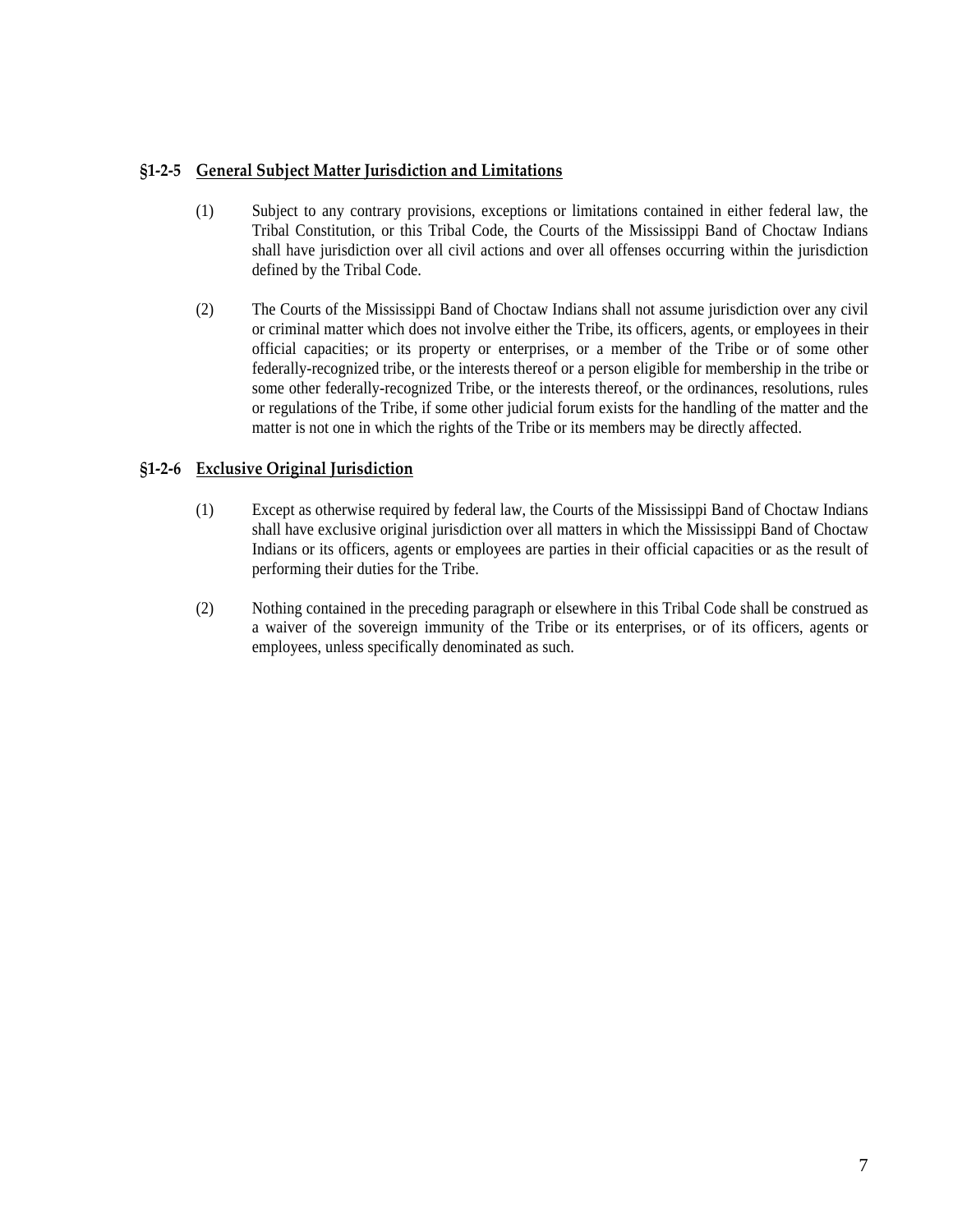## <span id="page-7-0"></span>**CHAPTER 3. COURTS, JUDGES, AND OTHER COURT PERSONNEL**

### **§1‐3‐1 Composition of the Choctaw Trial Courts**

- (1) The Choctaw Trial Court System shall consist of four separate courts, namely:
	- (a) Civil Court;
	- (b) Criminal Court;
	- (c) Youth Court; and
	- (d) the Iti-Kana-Ikbi Court (also known as the Peacemaker Court).

Each court shall have one or more judges assigned to it who shall be responsible for hearing cases assigned to the court. Except as allowed by this Title, a judge assigned to one court shall not hear cases assigned to another court.

- (2) The Civil Court shall consist of two divisions, the first being Regular Civil Division and the second being Small Claims Division. The Small Claims Division shall have jurisdiction over civil claims where the amount in controversy is less than one thousand dollars (\$1,000.00). The Regular Civil Division shall have jurisdiction over all civil matters. A judge presiding for the Regular Civil Division may transfer any civil case to the Small Claims Division if he feels the case can be better adjudicated in the Small Claims Division. The Choctaw Rules of Civil Procedure and Rules of Evidence shall apply in the Regular Civil Division, but neither shall apply in the Small Claims Division.
- (3) The Criminal Court shall have jurisdiction over all criminal actions unless such actions are brought pursuant to Title XI, Choctaw Youth Code.
- (4) The Youth Court shall have exclusive jurisdiction over all actions brought pursuant to Title XI, Choctaw Youth Code.
- (5) The Iti-Kana-Ikbi Court shall not have any original jurisdiction but instead only shall have jurisdiction over cases referred to it by the Civil Court, the Youth Court or the Criminal Court. The Iti-Kana-Ikbi Court shall operate in accordance with Title XXIV. The court referring any case to the Iti-Kana-Ikbi Court shall retain jurisdiction over the case.

#### **§1‐3‐2 Composition of the Choctaw Supreme Court**

The Choctaw Supreme Court shall be comprised of one Chief Justice and two Associate Justices sitting as a three-justice panel to hear and decide appeals. If any Justice is unavailable or is disqualified pursuant to this Code, or there is a vacancy on the Supreme Court, the Tribal Council may appoint and certify a list of judges available to serve as a pro-tem Justice to serve in place of the unavailable or disqualified Justice, or to fill a vacancy on the Court until the Tribal Council appoints a regularly serving Justice.

(1) The Chief Justice shall serve a four-year term and the Associate Justices shall serve a two-year staggered term with one of the Associate Justices initially serving a one-year term to begin the staggered terms.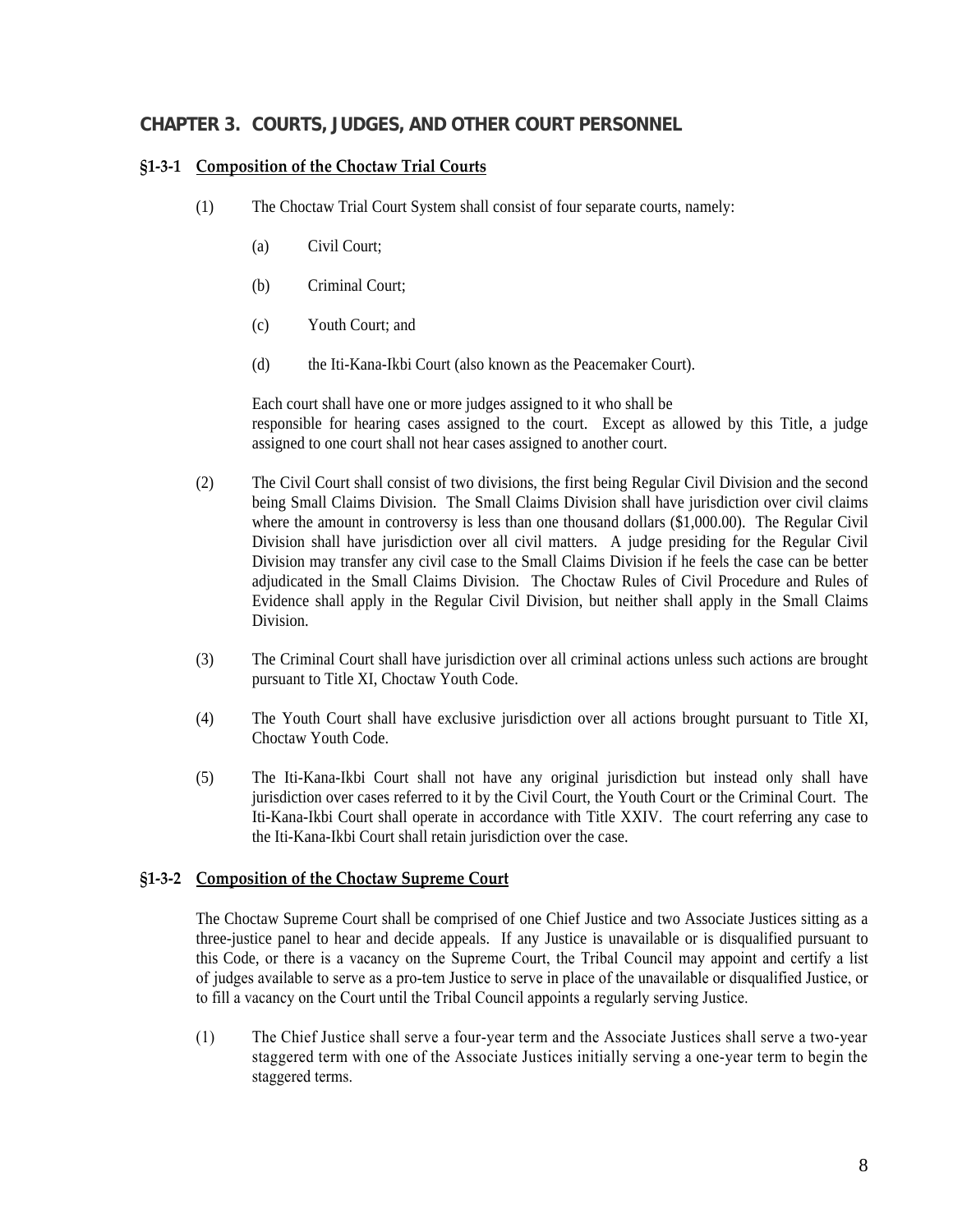### <span id="page-8-0"></span>**§1‐3‐3 Qualifications of Judges**

- (1) No person shall be eligible to be a judge assigned to the Criminal Court, the Youth Court or the Iti-Kana-Ikbi Court unless he or she:
	- (a) is at least thirty (30) years of age;
	- (b) has successfully completed at least two (2) years of accredited college-level course work;
	- (c) has never been convicted of a felony;
	- (d) is of good moral character and integrity;
	- (e) can read, write and understand the English language;
	- (f) is familiar with the provisions of the Tribal Code, Choctaw Court procedures, federal law applicable to the Choctaw Indian Reservation, Choctaw customs, and is capable of preparing the papers and reports incidental to the office of the judge; and
	- (g) is an enrolled member of the Tribe.

The Chief may waive any provision in §1-3-3(1) of the Tribal Code except subpart (g) and the Tribal Council may

confirm with such waiver if in the Chief's discretion, he finds such to be in the best interest of the Tribe.

- (2) No person shall be appointed as a judge in the Choctaw Civil Court unless he or she has the qualifications listed above, excepting the ability to speak and understand the Choctaw language and membership in the Tribe, and is an attorney who shall have graduated in good standing from an accredited law school and be duly admitted to the practice of law in the State of Mississippi.
- (3) No person shall be confirmed as a judge in any court until his or her qualifications and competence have been examined by the Committee on Judicial Affairs and Law Enforcement of the Tribal Council and a written report of such examination has been filed with the Tribal Council.
- (4) The provisions of sub-parts (1), (2), and (3) of this section shall supplement 25 C.F.R. Part 11.3, and shall not be construed as supplanting Part 11.3.

#### **§1‐3‐4 Qualification of Chief Justice and Associate Justices of the Supreme Court**

- (1) The qualifications for the Chief Justice of the Supreme Court shall be the same as § 1-3-3(1) of the Tribal Code and have at least three (3) years of experience serving as a judge for a state, federal, or Tribal court.
- (2) The qualifications for the Associate Justices must include graduation from an accredited law school, be in good standing with a state bar and at least two (2) years of experience serving as a judge for a state, federal or Tribal court; or in lieu of these qualifications, those criteria may be waived, if the candidate has a minimum of ten (10) years of experience as a Tribal judge.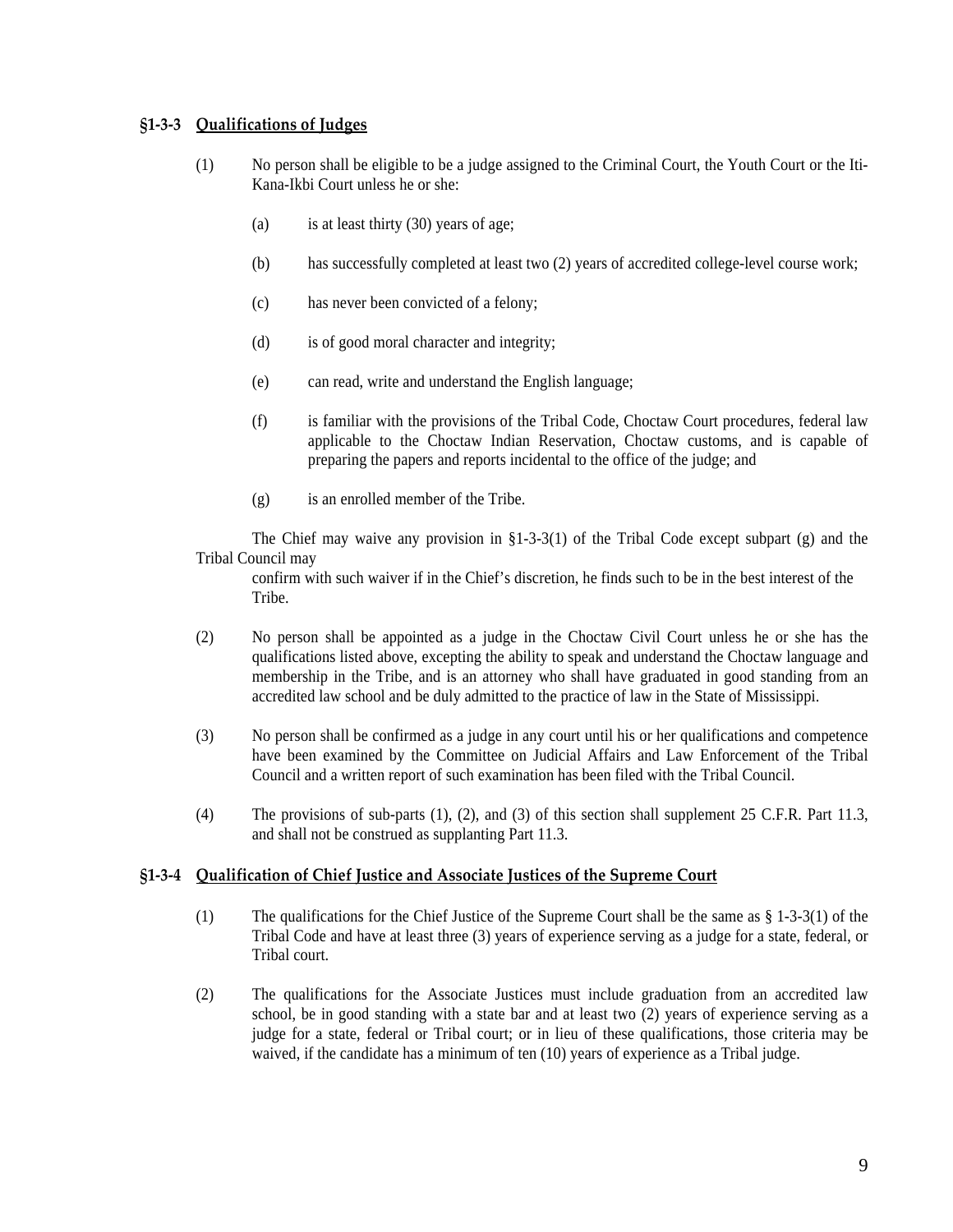### <span id="page-9-0"></span>**§1‐3‐5 Chief Justice, Senior Judges and Court Administration**

- (1) Each court shall have a senior judge. In the event only one judge is assigned to a court, that judge shall be the senior judge of that court. In the event more than one judge is assigned to a court, the senior judge shall be the judge with the longest continuous service as a Tribal court judge.
- (2) The senior judge of each court shall be responsible for the administration of their respective division and developing internal rules and procedures of his or her court not inconsistent with this Title and for assigning cases within his or her court.
- (3) The Chief Justice of the Supreme Court shall serve as the principal judicial officer for the court system and shall be responsible for the administration of matters affecting the entire court system.
- (4) The Court Administrator shall be that person responsible:
	- (a) for overseeing the day-to-day activities of clerical workers assigned to the courts;
	- (b) recruiting, hiring, and supervising clerical workers assigned to the courts; and
	- (c) maintaining the dockets of each court.
- (5) The Court Administrator shall be appointed by the Chief and shall be subject to removal by the Chief in accordance with the revised Administrative Personnel Policies.
- (6) No person shall be appointed Court Administrator unless that person is a graduate of an accredited college or university, has never been convicted of a felony and is of good moral character and integrity.
- (7) The Court Administrator shall be subject to the supervision of the senior judges of each court with regard to matters pertaining to that court. On matters covering the court system as a whole, the Court Administrator shall report to the Chief Justice of the Supreme Court.
- (8) No later than 15 days after the end of each calendar quarter, the Court Administrator shall provide to the Chief, the Chairman of the Committee on Judicial Affairs and Law Enforcement of the Tribal Council and each judge of the court system, a report setting forth the number of cases pending at the end of the quarter in each court and the number of cases resolved in each court during the quarter.
- (9) Prior to entering upon the duties of Court Administrator, such person shall be bonded in an appropriate amount set by the Chief, the cost thereof to be paid by the Tribe.

### **§1‐3‐6 Hearing of Cases During Absences or Vacancies**

- (1) In the event one of the courts of the Choctaw Court System is without a judge due to absence or vacancy the following rules shall govern:
	- (a) a judge of the Civil Court shall preside in the Youth Court;
	- (b) a judge of the Civil Court shall preside in the Criminal Court;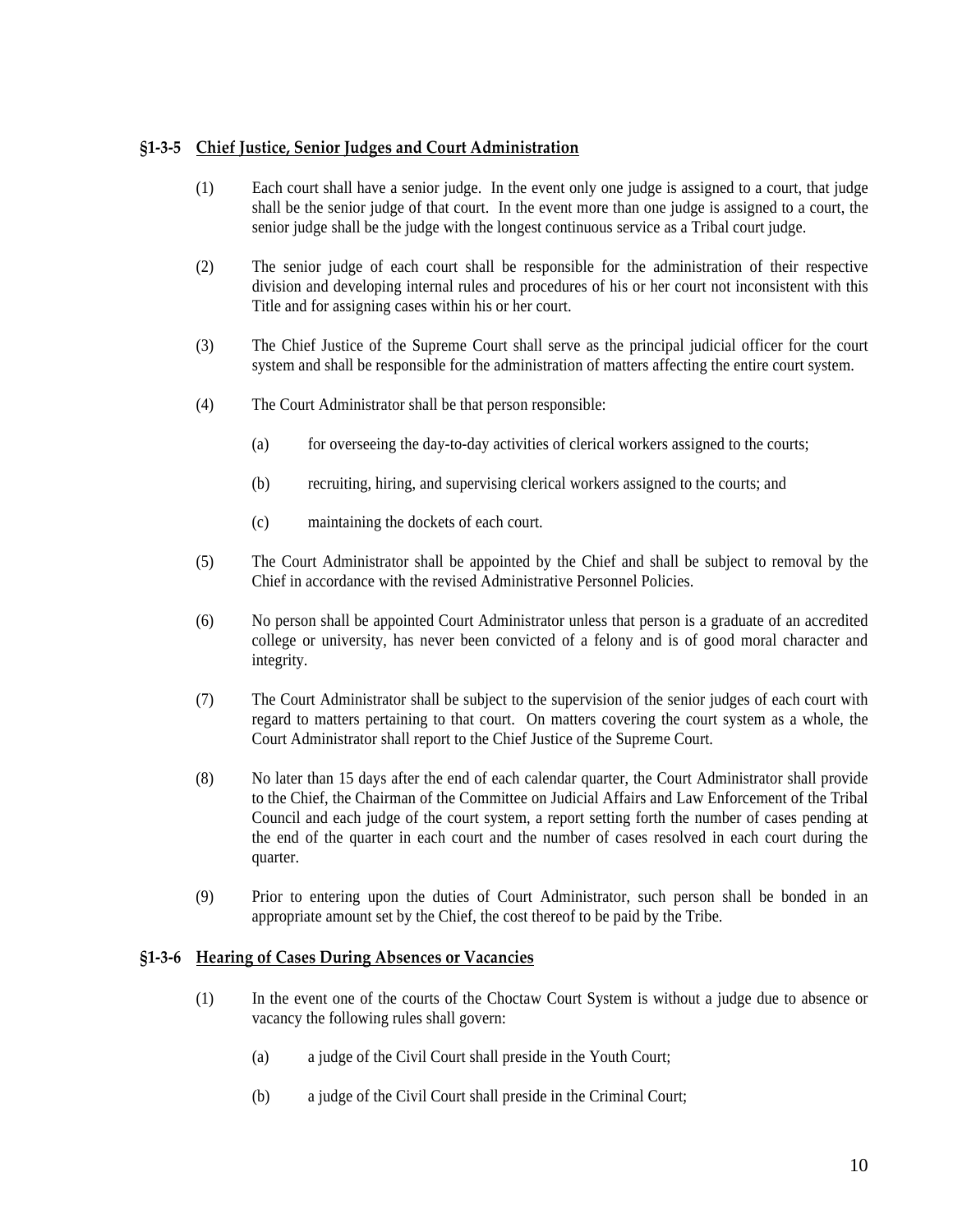- (c) any judge may preside in the Iti-Kana-Ikbi Court; and
- (d) a judge of the Criminal Court shall preside in the Civil Court.

#### <span id="page-10-0"></span>**§1‐3‐7 Disqualification of Judges**

- (1) Any judge shall be disqualified to act in any proceeding:
	- (a) in which he or she has a monetary or property interest;
	- (b) in which he or she is or has been a material witness; or
	- (c) in which he or she is related to any party or their attorney by marriage or blood in the first or second degree.
- (2) A judge may be disqualified on his own motion or after a hearing on the filing of an affidavit of prejudice by any party to the proceeding, unless the judge waives hearing on such affidavit or voluntarily recuses himself from the proceeding.

#### **§1‐3‐8 Dockets**

The Court Administrator shall maintain a separate docket for each court in the Choctaw Court System, which shall contain the names of each plaintiff and defendant in any civil or criminal proceeding, the character of the proceedings, the date of the issuance and the return date of any process issued therein, any pleading filed by any party, the appearance of default of any party summoned, the orders or judgments rendered by any judge, the date and amount of any judgment, the records and pleading of any appeal filed therein, and any other documents that a judge of the court in question may direct to be included in the file. Any party may obtain a certified copy of such docket or pleadings, or parts thereof, from the Court Administrator upon payment of the cost thereof; provided, however that the procedures for maintenance of any dockets, case files, pleadings or other records of the Youth Court shall be governed by the provisions of Title XI, Choctaw Youth Code, to the extent that such provisions differ or are more restrictive than the provisions of this chapter.

#### **§1‐3‐9 Contempt**

Any judge of the Choctaw Courts may rule a person in contempt of court if he willfully and unjustifiably disrupts, obstructs or otherwise interferes with the due and orderly course of proceedings in the courtroom after being advised by the judge to cease, or if the person fails to obey and abide by any order of the court. Rulings of and sentences for contempt may be announced immediately after the acts of contempt occur or after a hearing to show cause why a person should not be held in contempt, depending on how the circumstances giving rise to the contempt actions occur. The contempt penalty may be either civil or criminal in nature, consistent with applicable law. Criminal contempt citations may be treated as Class C, Class B, or Class A crimes as the facts of the incident may warrant.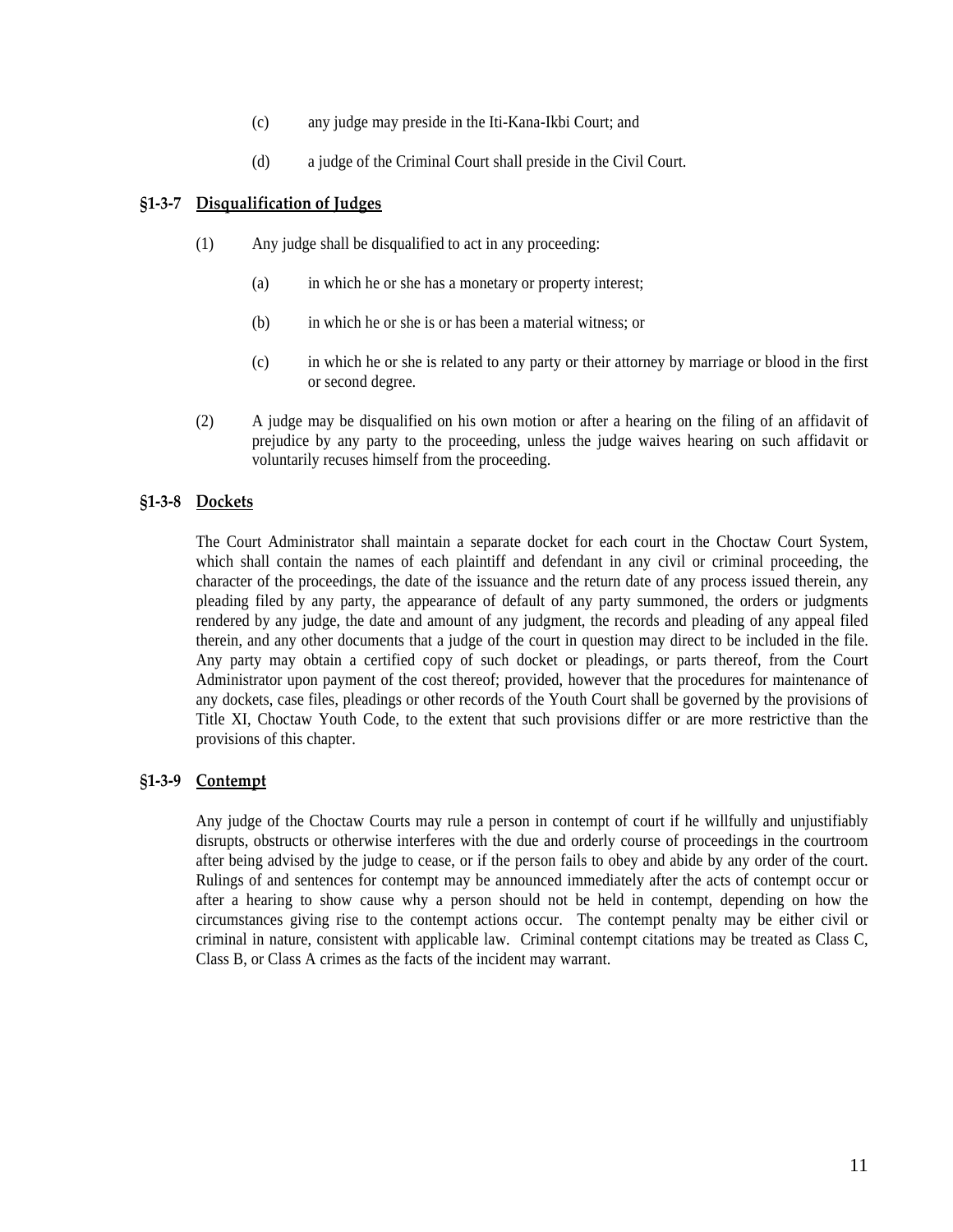## <span id="page-11-0"></span>**CHAPTER 4. COUNSELORS AND PROFESSIONAL ATTORNEYS**

## **§1‐4‐1 Admission to Practice**

Professional attorneys or lay advocates shall be admitted to practice before the Choctaw Courts by order of the Chief Justice, who shall make examination of the competence and character of applicants for admission.

#### **§1‐4‐2 Requirements for Professional Attorneys**

No professional attorney shall be admitted to practice before the Choctaw Courts unless he or she:

- (1) is admitted to the practice of law in the State of Mississippi or is a member of the Mississippi Band of Choctaw Indians and is admitted in good standing to practice law in another state;
- (2) has never been convicted of a felony (without regard to the nature of the plea entered to the felony charge) and has not been convicted of a misdemeanor during the past year;
- (3) is of good moral character;
- (4) demonstrates to the court a thorough knowledge of the Tribal Code, Choctaw Court procedures, federal laws and regulations applicable to the Tribe and Choctaw customs; and
- (5) has paid such fees for admission to practice before the Choctaw Courts as may have been set under §1-4-4 of the Tribal Code.

#### **§1‐4‐3 Requirements for Lay Advocate**

No person not a lay advocate shall be admitted to practice before the Choctaw Court unless he or she is:

- (1) 21 years of age or older;
- (2) has never been convicted of a felony and has not been convicted of a misdemeanor in the past year;
- (3) is of good moral character;
- (4) demonstrates to the court a thorough knowledge of the Tribal Code, Choctaw Court procedures, federal laws and regulations applicable to the Tribe and Choctaw customs;
- (5) is a member of the Tribe or of another federally recognized American Indian tribe;
- (6) is not a member of the Tribal Council; and
- (7) has paid such fees for admission to practice before the Choctaw Courts as may have been set under §1-4-4 of the Tribal Code.

#### **§1‐4‐4 Fees for Admission to Practice Before Choctaw Courts**

The Tribal Council may from time to time act by ordinance to set such fees and such other practice and licensing requirements respecting the practice of law before the Choctaw Courts as it may deem appropriate.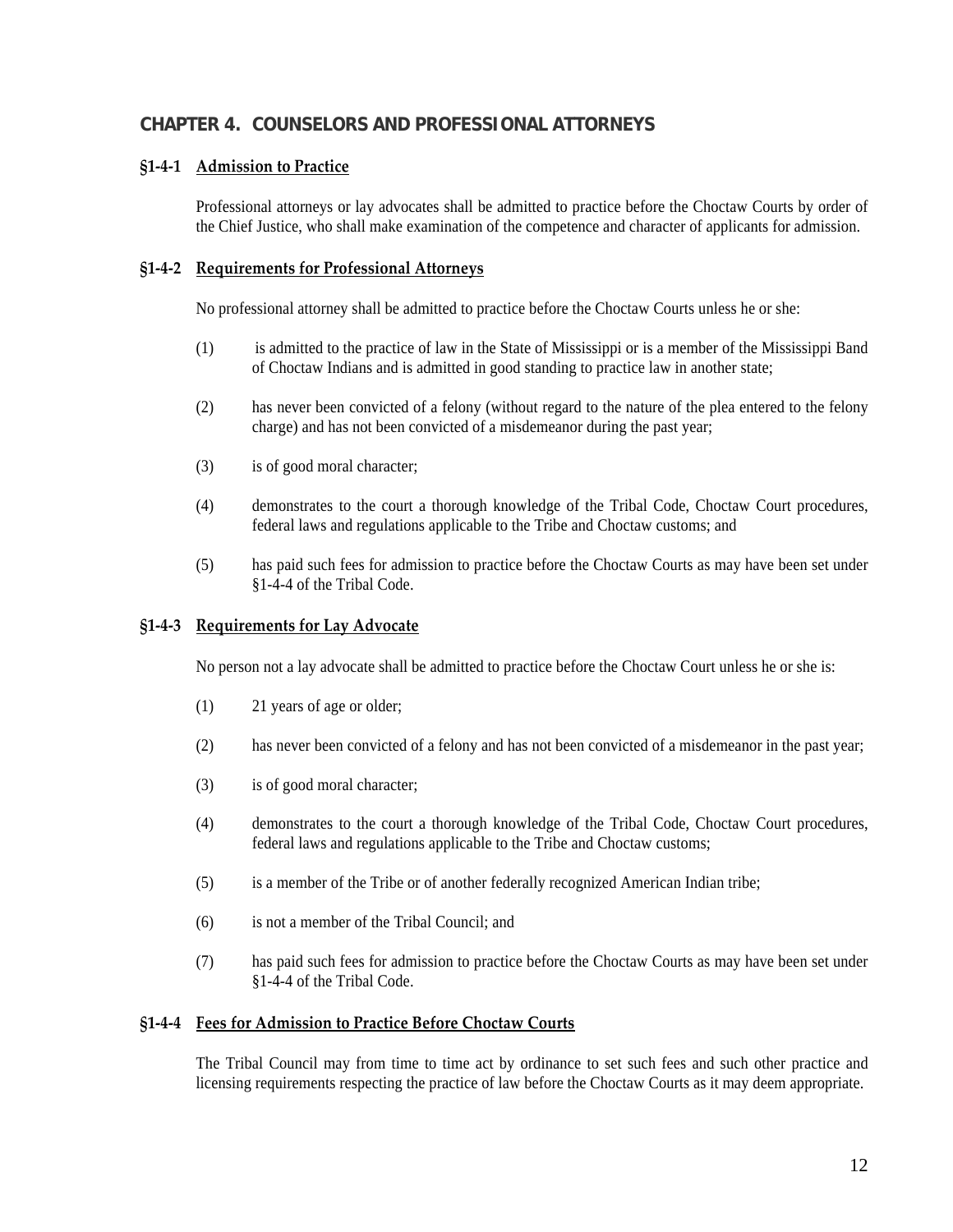## <span id="page-12-0"></span>**CHAPTER 5. GENERAL PROVISIONS**

#### **§1‐5‐1 Copies of Laws**

There shall be kept available for public inspection during regular business hours at the Office of the Clerk of the Tribal Court copies of the Tribal Code and any amendments thereto, plus copies of all laws or rules which are incorporated by reference from other jurisdictions into the Tribal Code, plus a copy of the Code of Professional Responsibility of the American Bar Association.

#### **§1‐5‐2 Records of Court Open to Public Inspection; Exceptions**

The files and records of the Choctaw Courts shall be open for public inspection, except that the files and records for adoptions, incompetency proceedings and Youth Court proceedings shall not be open to public inspection and may be inspected only with prior specific judicial authorization.

#### **§1‐5‐3 Adoption by Reference Not a Waiver of Sovereign Power of Choctaw Tribe**

The adoption of any law, code or other document by reference into the Tribal Code shall in no way constitute a waiver or cession of any sovereign power of the Tribe to the jurisdiction whose law or code is adopted, or in any way diminish such sovereign power, but shall result in the law or code thus adopted becoming the law of the Tribe.

#### **§1‐5‐4 Sovereign Immunity**

Except as expressly abrogated by act of Congress, or as specifically waived by resolution or ordinance of the Tribal Council specifically referring to such, the Tribe shall be immune from suit in any civil action, and its officers and employees immune from suit for any liability arising from the performance of their official duties.

#### **§1‐5‐5 Actions By or Against the Tribe or Its Officers or Employees**

In any action otherwise authorized by or against the Tribe or its officers or employees arising from the performance of their official duties, the following modifications to the rules or procedures set forth in the Tribal Code shall apply:

- (1) The periods of time specified for civil cases or appeals of either a civil or criminal nature in which an answer, reply or other pleading or response of any kind shall be required shall be double the period specified.
- (2) Neither the Tribe nor its officers or employees when involved in a civil action arising from the performance of their official duties shall be liable for the payment of the costs or expenses of the opposing party.
- (3) Neither the Tribe nor its officers or employees when involved in a civil action arising from the performance of their official duties shall be required to post security by bond or otherwise for any purpose.
- (4) No action, otherwise authorized, may be instituted against any officer or employee of the Tribe for a cause of action arising out of, or in the course of, the performance of his duty, or any action upon the bond of any such officer or employee, unless there is filed with the complaint a cash or written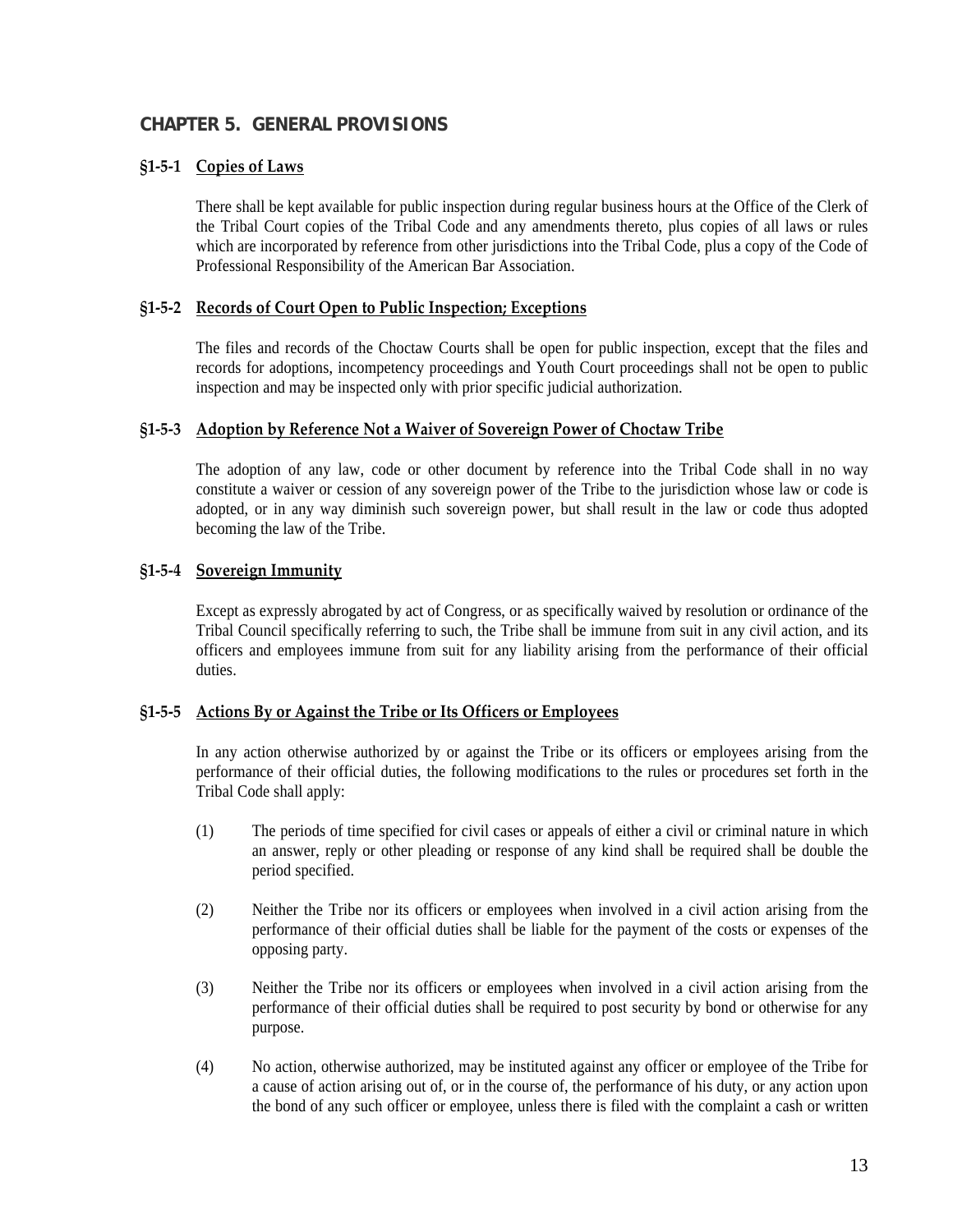<span id="page-13-0"></span>bond or undertaking with at least two sufficient sureties subject to the jurisdiction of the court in the amount of \$300 or such greater amount as the court may order, conditioned for the payment of such costs, charges and reasonable attorney's fees to be fixed by the court as may be awarded against the Plaintiff in said action.

- (5) No action may be instituted against the Tribe unless security under the same conditions as set forth above is filed with the complaint.
- (6) From and after August 1, 1993, the Tribe shall be responsible for providing a defense to criminal and civil complaints against officers and employees of the Tribe arising out of the course of their employment or official duties, and for the payment of any judgment in any civil action or the settlement of any claim against such officer or employee for money damages arising out of any act or omission within the course of employment or performance of official duties on behalf of the Tribe. The Tribe's duty to defend and provide indemnity on behalf of its officers and employees shall be secondary to the obligation of the Tribe's insurers, and such insurers shall not be relieved of any legal obligation to the Tribe's officers or employees or to the Tribe due to this Tribal law. For purposes of this paragraph, a Tribal employee or officer shall not be considered as acting within the course of his employment or official duties for any conduct that a court determines to have constituted fraud, defamation or any criminal offense. Except as provided in the preceding sentence, for purposes of this paragraph but not otherwise, it shall be a rebuttable presumption that any act or omission of a Tribal employee or officer within the time and at the place of his or her employment is within the course and scope of his employment and/or official duties.

#### **§1‐5‐6 Limitations in Civil Actions**

Unless otherwise specifically provided in the Tribal Code, the following limitations on the bringing of civil actions will apply:

- (1) Any action against the Tribe or its officers or employees arising from the performance of their official duties must be commenced within one year of the date the cause of action occurred.
- (2) Any other action must be commenced within two years of the date the cause of action occurred; provided, however, that any cause of action based on fraud or mistake shall not be deemed to have occurred until the aggrieved party has discovered or reasonably should have discovered the facts constituting the fraud or mistake.

#### **§1‐5‐7 Principles of Construction**

The following principles of construction will apply to all of the Tribal Code unless a different construction is obviously intended:

- (1) Masculine words shall include the feminine, and singular words shall include the plural, and vice versa.
- (2) Words shall be given their plain meaning and technical words shall be given their usually understood meaning where no other meaning is specified.
- (3) Whenever a term is defined for a specific part of the Tribal Code, that definition shall apply to all parts of the Tribal Code unless a contrary meaning is clearly intended.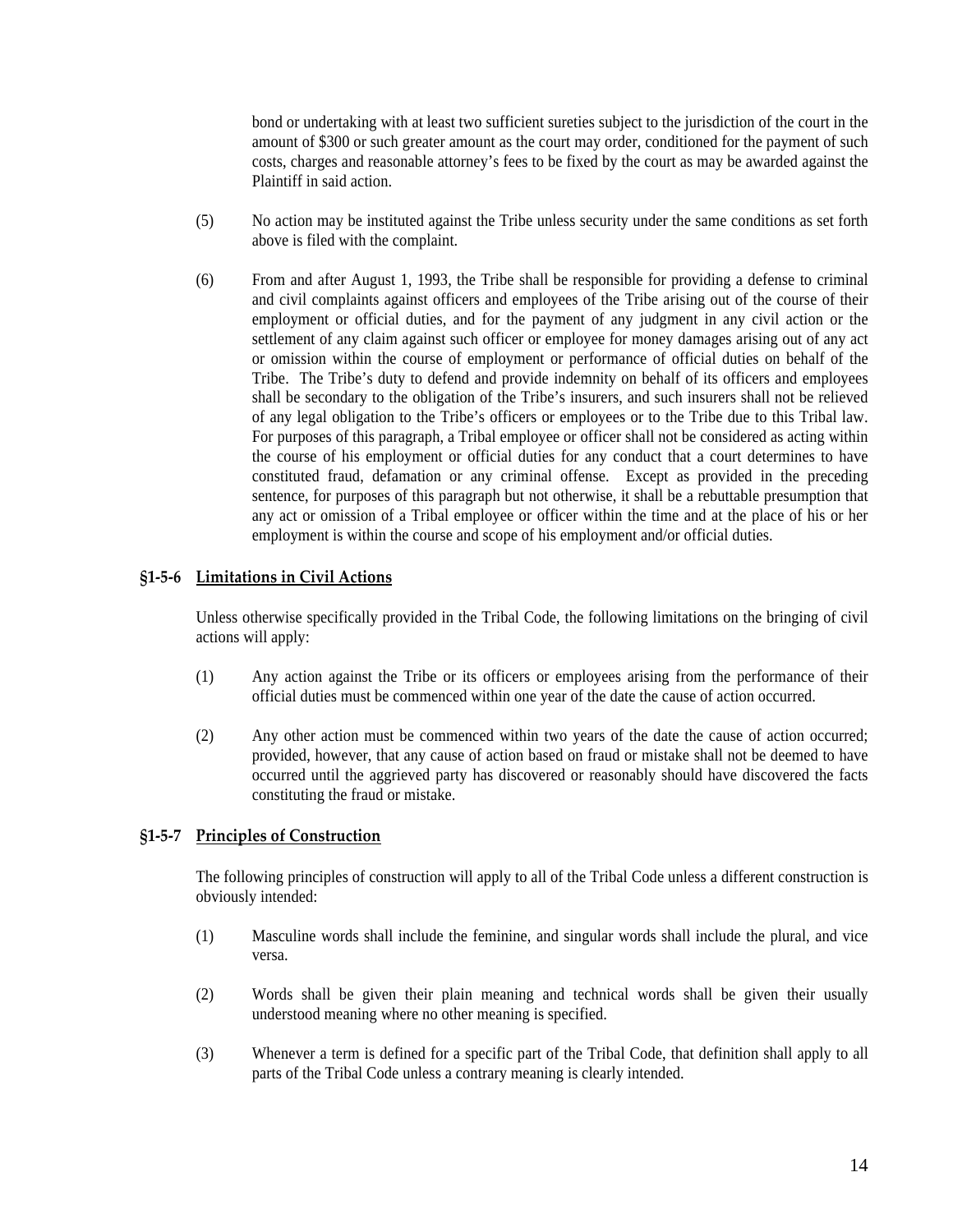- <span id="page-14-0"></span>(4) This Tribal Code shall be construed as a whole to give effect to all its parts in a logical, consistent manner.
- (5) If any provision of the Tribal Code or the application of any provisions to any person or circumstance is held invalid, the remainder of the Tribal Code shall not be affected thereby, and to this end the provisions of the Tribal Code are declared to be severable.
- (6) Any typographical errors or omissions shall be ignored whenever the intended meaning of the provision containing the error or omission is otherwise reasonably certain to the court.
- (7) Any other issues of construction shall be handled in accordance with generally accepted principles of construction giving due regard for the underlying principles and purposes of the Tribal Code.

### **§1‐5‐8 Definitions**

The following definitions will apply to the Tribal Code:

- (1) "Indian" or "Indian person" means any person of Indian descent who is defined as an Indian for purposes of federal criminal jurisdiction under the Major Crimes Act, 18 U.S.C. §1153.
- (2) "Reservation" or "Choctaw Reservation" means all lands encompassed by the definition of Tribal territorial jurisdiction set out at §1-2-2(1) of the Tribal Code.
- (3) "Tribe" means the Mississippi Band of Choctaw Indians, unless another or nonspecific Indian tribe is closely intended.
- (4) "Tribal Council" means the Choctaw Tribal Council as specified in the Constitution of the Mississippi Band of Choctaw Indians.
- (5) "Superintendent" means the representative of the Bureau of Indian Affairs or other person to whom has been delegated Bureau of Indian Affairs administrative authority for Bureau of Indian Affairs functions on the Choctaw Indian Reservation.
- (6) "Signature" means the written signature, or official seal of a person, or the mark or thumbprint of a person witnessed by two disinterested persons subscribing their names therewith.
- (7) "Tribal Chief" means the elected Tribal Chief of the Mississippi Band of Choctaw Indians.
- (8) "Choctaw Court(s)" or "Courts of the Mississippi Band of Choctaw Indians" means any courts which have been or may hereafter be established by authority of the Mississippi Band of Choctaw Indians and/or the Secretary of the Interior, for the Choctaw Indian Reservation.

#### **§1‐5‐9 Judicial Notice of Adjudicative Facts**

- (1) Scope of Rule: This rule governs only judicial notice of adjudicative facts; that is, facts at issue in a particular case.
- (2) Kinds of Facts: A judicially-noticed fact must be one not subject to reasonable dispute in that it is either:
	- (a) generally known within the territorial jurisdiction of the trial court;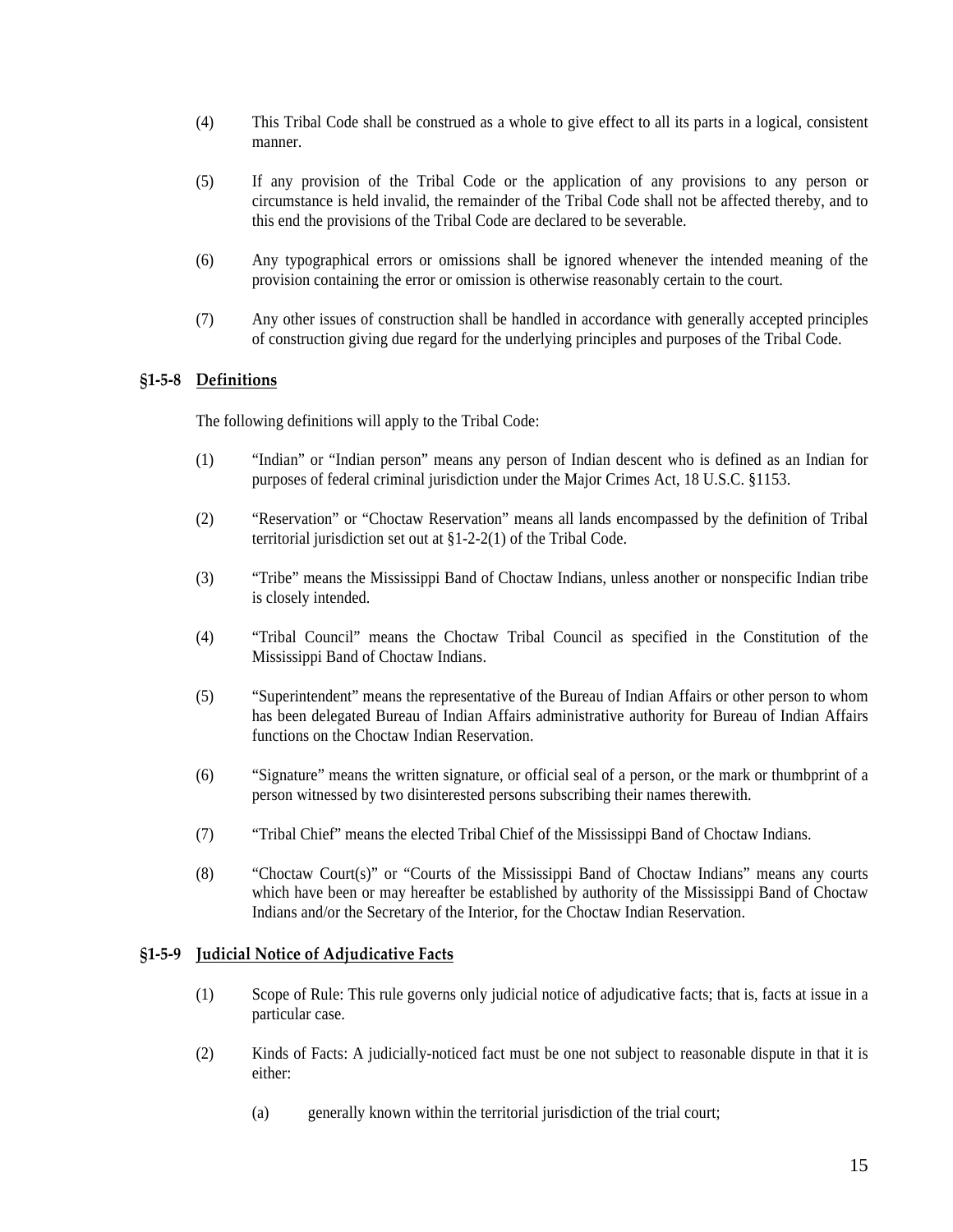- (b) capable of accurate and ready determination by resorting to sources whose accuracy cannot reasonably be questioned.
- <span id="page-15-0"></span>(3) When discretionary: A court may take judicial notice of such facts, whether requested or not.
- (4) When mandatory: A court shall take judicial notice of such facts, whether requested or not.
- (5) Opportunity to be heard: A party is entitled upon timely request to an opportunity to be heard as to the propriety of taking judicial notice and the tenor of the matter noticed. In the absence of prior notification, the request may be made after judicial notice has been taken.
- (6) Time of taking notice: Judicial notice may be taken at any stage of the proceeding.
- (7) Instructing jury: In a civil action or proceeding, the court shall instruct the jury to accept as conclusive any fact judicially noticed. In a criminal case heard by a jury the court shall instruct the jury that it may but is not required to, accept as conclusive any fact judicially noticed.

#### **§1‐5‐10 Exhaustion of Administrative Remedies**

No Court of the Mississippi Band of Choctaw Indians shall have jurisdiction to entertain any civil suit or action, or any privately initiated criminal complaint, against the Mississippi Band of Choctaw Indians, the Tribal Council, a Tribal government agency or instrumentality, or any Tribal official or employee complaining of the official conduct thereof unless the plaintiff in such action has first exhausted Tribal administrative remedies in an effort to correct the matter complained of; provided, however, that suits, actions or complaints deriving from a decision of an independent agency of the Tribe created by the Tribal Council through provisions of the Tribal Code, such as the Choctaw Gaming Commission created under Title XV, may proceed directly from the independent agency to the Tribal Court without a written complaint having to be filed with the Chief.

To exhaust administrative remedies under this section, a petitioner, plaintiff or complaining witness must:

- (1) make a good faith effort to invoke and comply with all then existing, reasonable administrative procedures for handling disputes, grievances or complaints applicable to the office or department in which the matter arose; and
- (2) upon compliance with subsection (1) file a written complaint with the Tribal Chief setting out the basis for the complaint and the administrative remedies pursued to correct the matter complained of, with the exception of complaints concerning the decisions of independent agencies, in which case a complaint need not be filed with the Chief.
- (3) If the Tribal Chief's final action on the complaint does not satisfy the complaining party, or if the Tribal Chief has taken no action on the complaint within twenty (20) days of the date it was filed, the complaining party shall be deemed to have exhausted administrative remedies for purposes of this section.
- (4) Any complaint in the Tribal Court against the Mississippi Band of Choctaw Indians, the Tribal Council, a Tribal government agency or instrumentality or any Tribal official or employee complaining of the official conduct thereof, which fails to demonstrate on its face that the filing party has complied with the requirements of this section shall be dismissed by the court without prejudice to that party's right to file the suit again when and if these requirements have been met.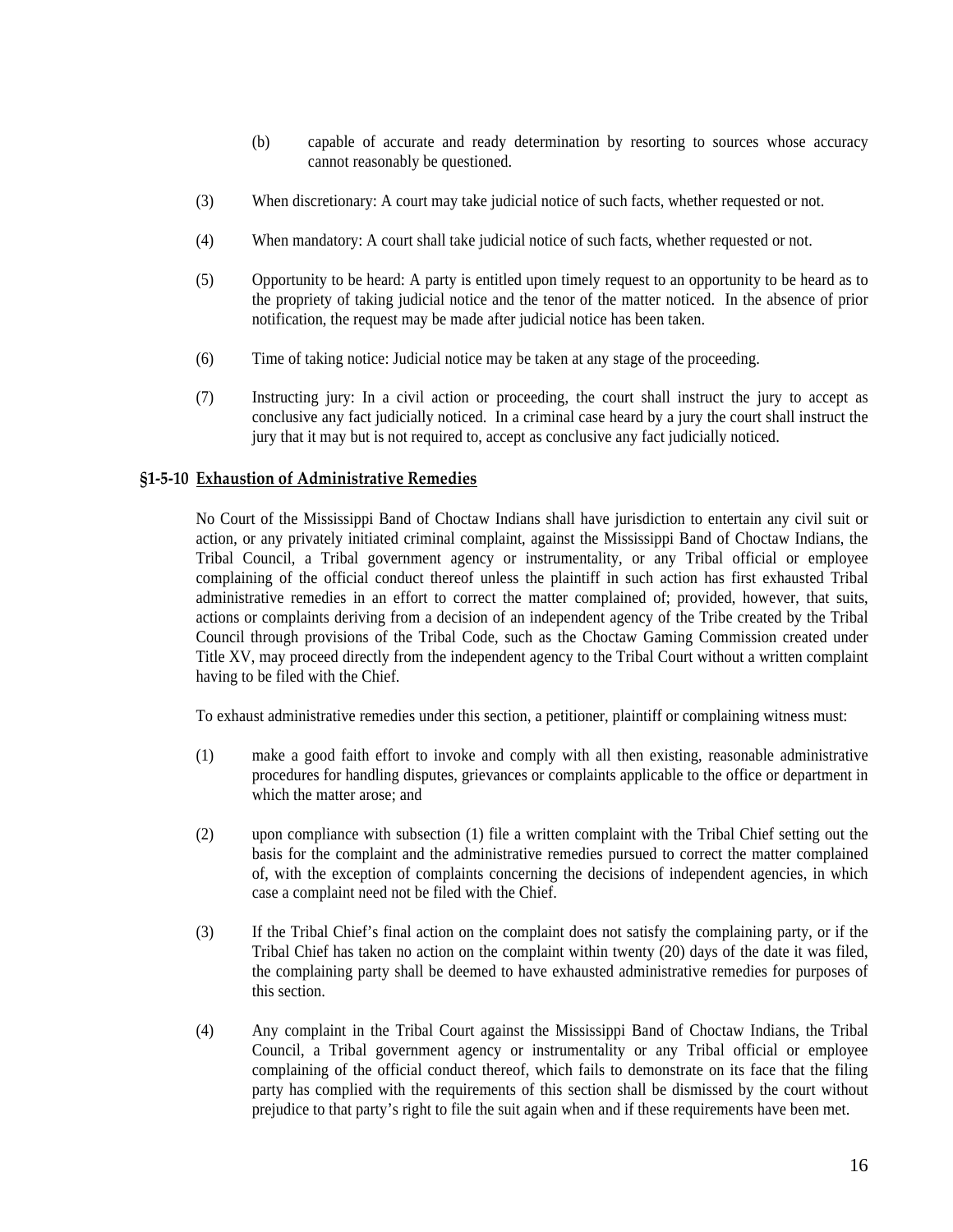- (5) Notwithstanding the above, the court has jurisdiction to entertain an application for a temporary restraining order (TRO) against the Mississippi Band of Choctaw Indians, the Tribal Council, a Tribal government agency or instrumentality, or any Tribal official or employee, after a hearing, where the petitioner demonstrates compliance with Title VI, Rule 65(b), and where the failure to issue such TRO for the minimum time necessary to exhaust remedies under this section would produce irreparable injury, loss or damage to petitioner and where the issuance of said TRO would not cause undue loss or inconvenience to defendant.
- (6) Nothing in §1-5-10 of the Tribal Code constitutes a waiver of the Mississippi Band of Choctaw Indians' sovereign immunity from suit in civil actions as defined in §1-5-4 of the Tribal Code.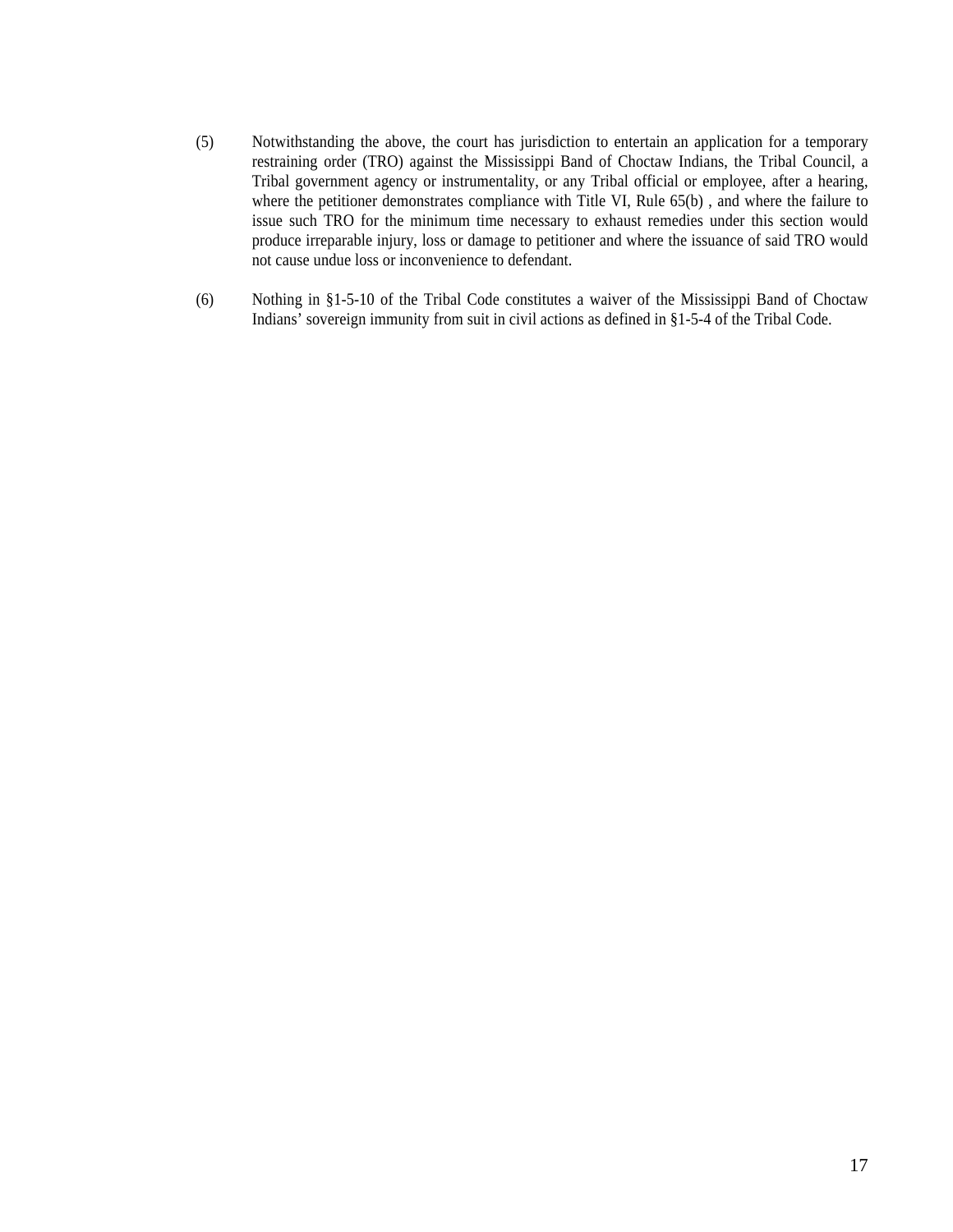## <span id="page-17-0"></span>**CHAPTER 6. TRIBAL COURT PROCEDURES**

## **§1‐6‐1 Appointment of Judges**

- (1) The Chief Justice and the Associate Justices shall be appointed to four-year terms by a two-thirds vote of the Tribal Council at its next regular meeting following the June elections in which eight members of the Council, but not the Chief, are elected. For calendar year 1985 only, appointment will be effective January 1, 1985, and the terms shall continue through July of 1989. All persons appointed must meet the qualifications set forth in §1-3-2 of the Tribal Code, and their qualifications shall have been reviewed by the Committee on Judicial Affairs and Law Enforcement prior to Tribal Council action.
- (2) The Special Judge shall be appointed by Tribal Council resolution to one-year terms commencing October 1 of each year. The employment of the Special Judge shall be governed by an employment agreement signed by the Chief and Secretary-Treasurer.
- (3) Prior to taking office, each judge shall take the following oath, which shall be administered by the Secretary-Treasurer:

"I, \_\_\_\_\_\_\_\_\_\_\_\_, do solemnly swear [or affirm] that I will support the Constitution of the Mississippi Band of Choctaw Indians and the Constitution of the United States, will carry out and uphold the ordinances, resolutions and other legislation of the Tribal Council, will cooperate with local, state and federal offices, and will administer justice and safeguard the rights guaranteed by the Indian Civil Rights Act of 1968."

## **§1‐6‐2 Removal of Judges**

Any judge of the Choctaw Tribal Court may be removed from office by a two-thirds vote of the membership of the Tribal Council for neglect of duty or gross misconduct after a hearing upon five days' notice, at which the judge is given an opportunity to answer all charges and present evidence to the Tribal Council in his defense. The decision of the Tribal Council shall be final.

## **§1‐6‐3 Compensation of Justices**

- (1) The compensation of the Chief Justice and Associate Justices shall be determined by the Tribal Council through yearly approval of the Court budget; provided, however, that said compensation shall not be reduced during the judge's term of office, subject to availability of funds.
- (2) The employment agreement with the Special Judge shall set forth the rate of compensation for the Special Judge, which shall not exceed the budgeted amount in the Court budget.

## **§1‐6‐4 Administration**

(1) The operations of the Choctaw Tribal Court shall be primarily financed through a contract with or grant from the Bureau of Indian Affairs, administered by the Mississippi Band of Choctaw Indians in accordance with its approved financial policies and procedures and any other policies applicable to Tribal administration of federal funds. All court expenditures shall be initiated by the Chief Justice or his designee. All time and attendance reports for officers of the court and other court personnel shall be signed by the Chief Justice prior to their submission to the Tribal Finance Office. The Chief Justice will forward copies of all retainers, employment agreements consultant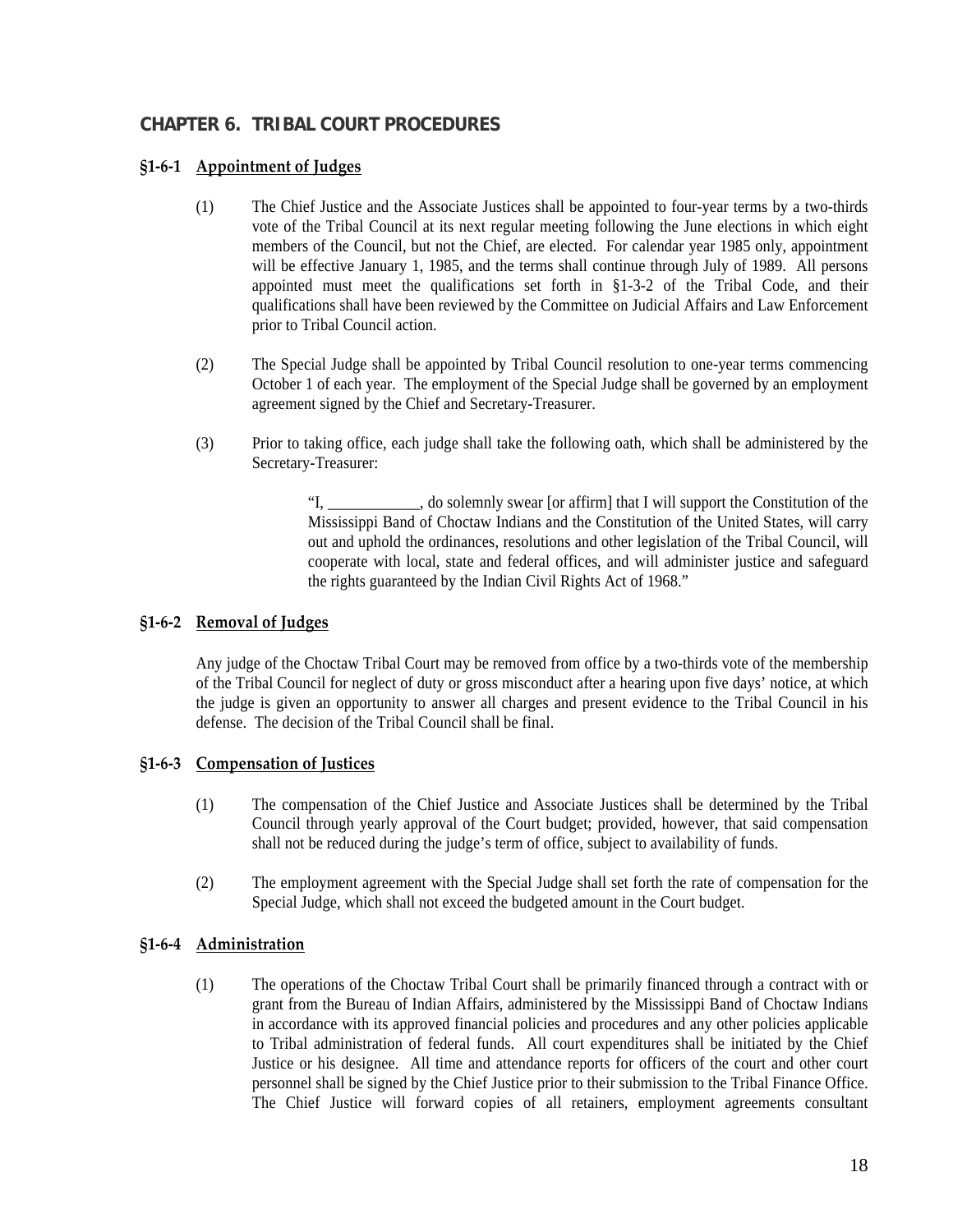agreements, and all other contracts or agreements to the Chief for his and the Secretary-Treasurer's signature.

- <span id="page-18-0"></span>(2) All sums collected by the court as fines, bail or bonds, or from the sale of confiscated items or commodities delivered in payment of fines and any other sums collected in connection with any function of the Choctaw Tribal Court shall be accounted for by the Clerk of Court and taken by the clerk to the Tribal Finance Office daily to be deposited in the name of the Tribe. Such funds may be appropriated by the Tribal Council from time to time for Tribal purposes; provided, however, that expenditure from this Tribal account shall be allowable, by purchase order, for any court refunds to defendants or others.
- (3) The court shall operate in accordance with the Revised Personnel Policies of the Mississippi Band of Choctaw Indians with regard to administrative responsibilities and employee rights.

#### **§1‐6‐5 Prosecutorial Services**

The chief law enforcement prosecutorial office of the Tribal government shall be the Office of the Attorney General of the Mississippi Band of Choctaw Indians. The Attorney General of the Mississippi Band of Choctaw Indians ("Attorney General") shall report directly to the Chief and shall be considered a permanent political appointee under the Revised Personnel Policies for Tribal employees. Subject to the availability of funds, the Chief shall nominate such persons as the Chief feels are qualified to fill the position of Attorney General. Before taking office, such persons shall be confirmed by a majority vote of the Tribal Council. No person shall be nominated or appointed as Attorney General unless he or she is a member in good standing of the bar of the State of Mississippi. The Attorney General shall be considered a permanent political appointee, and the Chief may appoint other persons, as necessary and without Council confirmation, to serve on the staff of the Attorney General. The Chief may also retain, subject to the availability of funds, other special prosecutors in such instances for specific tasks when it is determined that such are necessary and in the best interest of the Tribe. Such persons shall be nominated and confirmed in the same manner as set forth for the Attorney General of the Mississippi Band of Choctaw Indians, and the qualifications shall be the same as those set forth above for the Attorney General. A person filling such position shall report to the Chief and shall be a temporary political appointee.

The Attorney General of the Mississippi Band of Choctaw Indians, or any special prosecutor, shall have the power to subpoena witnesses and compel testimony in all matters, pursuant to a case pending before the Tribal Court, or not, as the case may be; but if in a matter not pending before the court, only with the prior written authorization of the Chief and approval by the judge of the Tribal Court.

#### **§1‐6‐6 Attorneys for the Indigent**

The Chief Justice may, pursuant to a signed agreement with an attorney or attorneys, appoint an attorney for defendants in criminal cases who are indigent and for whom the charge, if upheld, is likely to result in incarceration, and in child custody cases. For purposes of this section, "indigent" shall mean a member of a household with an annual income at the level at or below which households are considered to live in poverty, as annually determined by the U.S. Department of Health and Human Services. The provision of attorney services to the indigent shall be subject to availability of funds.

#### **§1‐6‐7 Ethics Provisions**

All judges of the Choctaw Tribal Court shall adhere to the following Code of Ethics and Judicial Conduct for the Choctaw Tribal Court, which is likewise adopted by the Tribal Council and incorporated in the rules governing Tribal Court operations: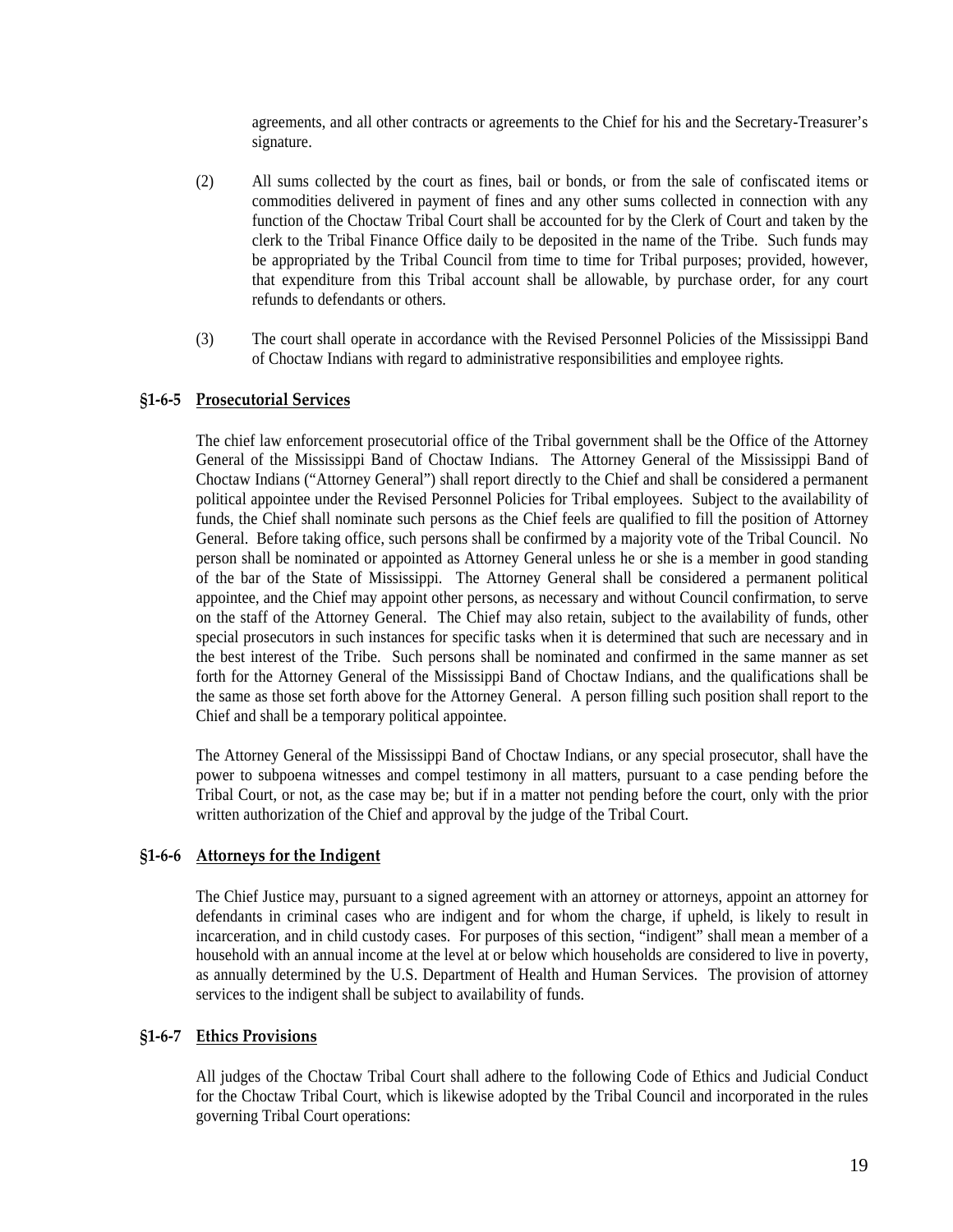## **Canon 1 A Judge Should Uphold the Integrity and Independence of the Judiciary**

 An independent and honorable judiciary is indispensable to justice on the Choctaw Indian Reservation. A judge should participate in establishing, maintaining and enforcing, and should himself observe, high standards of conduct so that the integrity and independence of the judiciary may be preserved. The provisions of this Code should be construed and applied to further that objective.

## **Canon 2**

## **A Judge Should Avoid Impropriety and the Appearance of Impropriety in All His Activities**

- (1) A judge should respect and comply with the law and should conduct himself at all times in a manner that promotes public confidence in the integrity and impartiality of the judiciary.
- (2) A judge should not allow his family, social or other relationships to influence his judicial conduct or judgment. He should not lend the prestige of his office to advance the private interests of others; nor should he convey or permit others to convey the impression that they are in a special position to influence him. He should not testify voluntarily as a character witness. He should avoid at all times discussions or communications concerning ongoing or pending cases with litigants or other interested persons unless both parties or their counselors are present or have been accorded and waived equal opportunity to meet and engage in the discussions. He shall not accept gifts, money, or gratuities under circumstances in which said gift, money, or gratuity are or may be intended to influence his conduct.

## **Canon 3 A Judge Should Perform the Duties of His Office Impartially and Diligently**

The judicial duties of a judge take precedence over all his other activities. His judicial duties include all the duties of his office prescribed by law. In the performance of these duties, a judge should:

- (1) be faithful to the law and maintain professional competence in it; be unswayed by partisan interests, public clamor or fear of criticism;
- (2) maintain order and decorum in proceedings before him;
- (3) be patient, dignified and courteous to litigants, jurors, witnesses, lawyers and others with whom he deals in his official capacity and should require similar conduct of lawyers and of his staff, court officials, and others subject to his direction and control;
- (4) be committed to self-improvement and to participating in training made available to him.

## **Canon 4**

## **A Judge May Engage in Activities to Improve the Law, the Legal System and the Administration of Justice**

A judge, subject to the proper performance of his judicial duties, may engage in quasi-judicial activities, if in doing so he does not cast doubt on his capacity to decide impartially any issue that may come before him.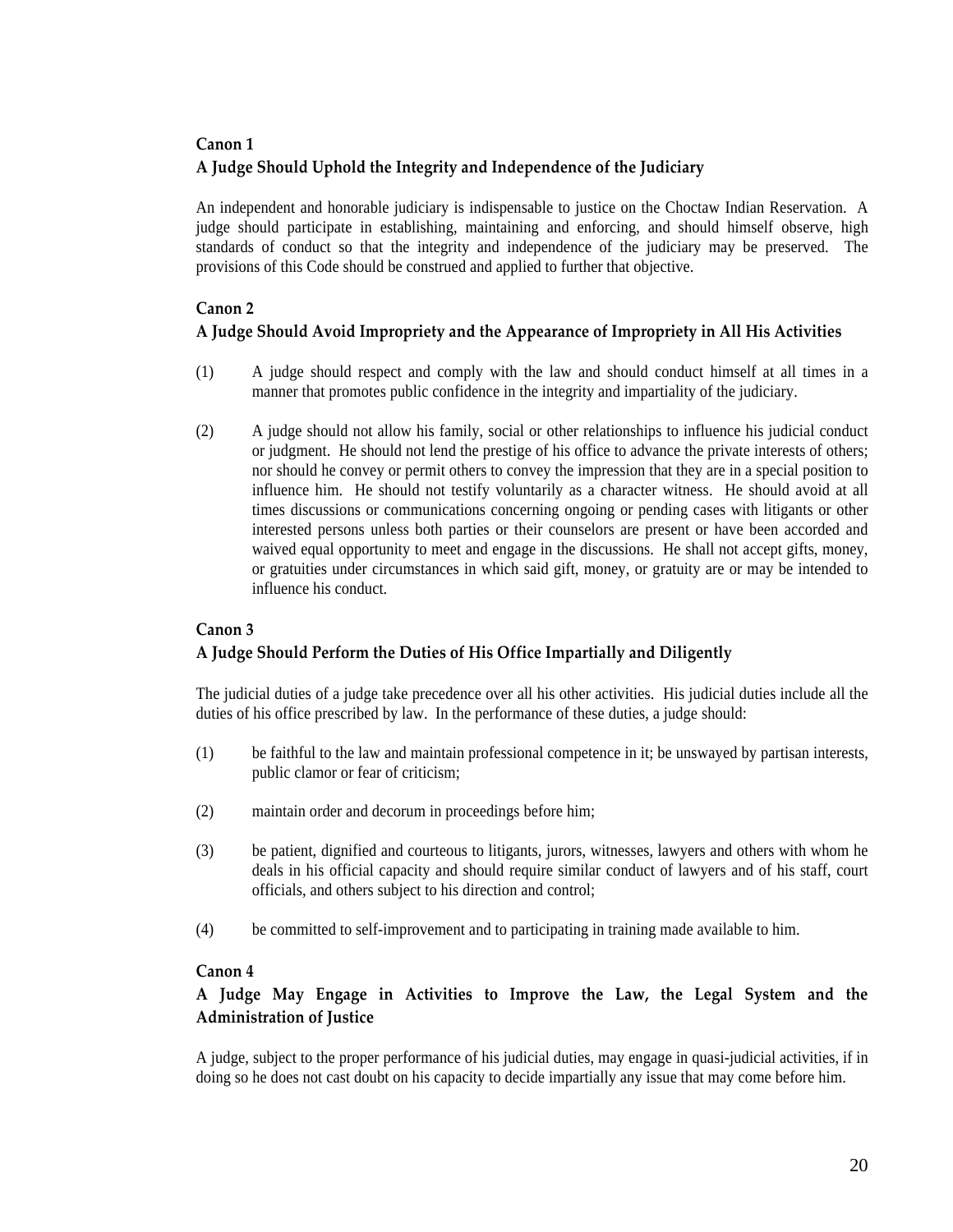- (1) He may speak, write, lecture, teach and participate in other activities concerning the law, the legal system and the administration of justice.
- (2) He may appear at a public hearing before an executive or legislative body of officials on matters concerning the law, the legal system and the administration of justice, and he may otherwise consult with an executive or legislative body of officials, but only on matters concerning the administration of justice.
- (3) He may serve as a member, officer or director of an organization or governmental agency devoted to the improvement of the law, the legal system or the administration of justice. He may assist such an organization in raising funds and may participate in their management and investment, but should not personally participate in public fundraising activities. He may make recommendations to public and private fund-granting agencies on projects and programs concerning the law, the legal system, and the administration of justice.

### **Canon 5**

## **A Judge Should Regulate His ExtraJudicial Activities to Minimize the Risk of Conflict with His Judicial Duties**

Avocational activities: A judge may write, lecture, teach and speak on non-legal subjects and engage in the arts, sports, and other social and recreational activities, if such avocational activities do not detract from the dignity of his office or interfere with the performance of his judicial duties.

#### **Canon 6**

## **A Judge Should Refrain from Political Activity Inappropriate to His Judicial Office**

A judge should not:

- (1) act as a leader or hold any office in a political organization; or
- (2) make speeches for a political organization or candidate or publicly endorse a candidate for public office.

Notwithstanding the above, a judge shall be free to exercise his duties as a citizen and shall be able to participate by voting in any and all state, local and Tribal elections.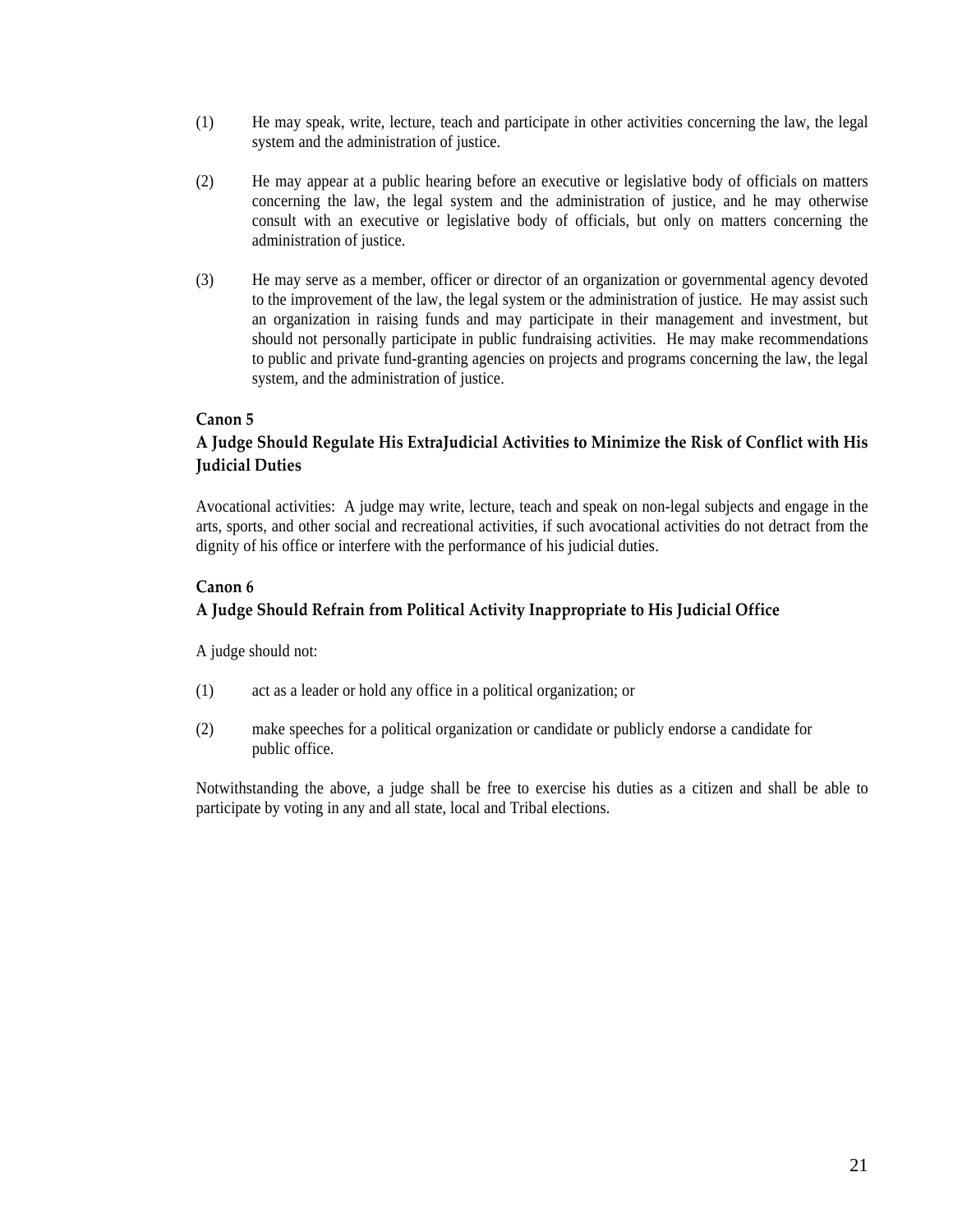## <span id="page-21-0"></span>**CHAPTER 7. CHOCTAW TRIBAL NOTICE ACT**

## **§1‐7‐1 Findings and Purpose**

- (1) Findings: The "Tribe" has a compelling interest in protecting Tribal sovereignty and jurisdiction and the validity of Tribal laws. Tribal sovereignty and jurisdiction and the validity of Tribal law may be questioned in cases in the Choctaw Tribal Court in which the Tribe or any agency, officer or the employee thereof is not a party. With adequate, timely and uniform notice of cases in the Choctaw Tribal Court that question Tribal sovereignty and jurisdiction or the validity of Tribal law, the Tribe can effectively assess whether and how to participate in such cases.
- (2) Purpose: The purpose of this law is to provide the Tribe with adequate, timely and uniform notice of any and all cases in the Choctaw Tribal Court that question Tribal sovereignty and jurisdiction or the validity of any Tribal law and in which the Tribe or any agency, officer or employee thereof is not a party.

## **§1‐7‐2 Notice Required**

- (1) Court to inform parties of notice requirement; party to give notice upon the filing of any action or proceeding in which the Tribe or any agency, officer, or employee thereof is not a party: The Choctaw Tribal Court will promptly inform all parties in writing of this law. Any party to such an action or proceeding that questions Tribal sovereignty or jurisdiction or the validity of any Tribal law will give notice thereof to the Office of the Attorney General of the Mississippi Band of Choctaw Indians. Such notice will identify the action or proceeding and will include a brief written explanation of the grounds upon which Tribal sovereignty or jurisdiction or the validity of Tribal law is being questioned. Any party giving notice under this law will simultaneously file proof with the Choctaw Tribal Court that notice has been given as required by this Act.
- (2) Continued Notice: If notice is required under this Act, upon the Tribe's timely request, the Choctaw Tribal Court or any party will timely serve copies of all subsequent filings and orders in the case on the Attorney General.

#### **§1‐7‐3 Manner and Timing of Notice**

- (1) Simultaneous Notice: Notice required under this Act will be given in writing and simultaneously with the raising of a question about Tribal sovereignty or jurisdiction or the validity of any Tribal law.
- (2) Notice by Certified Mail: Notice required under this Act shall be made by certified mail. Other requirements regarding the manner by which notice under this law will be given will be developed by the Choctaw Tribal Court and approved by the Choctaw Tribal Council.

#### **§1‐7‐4 Tribal Participation Following Notice**

 (1) Intervention: Upon timely motion or application, the Tribe may intervene as a matter of right in any action or proceeding in the Tribal Court that questions Tribal sovereignty or jurisdiction or the validity of any Tribal law. Upon intervening under this law, the Tribe may assert any and all available claims and defenses and may present any and all admissible evidence relating to the question of its sovereignty or jurisdiction or validity of any Tribal law and is entitled to the same relief, including costs, as if the Tribe had instituted a separate action or proceeding; provided that,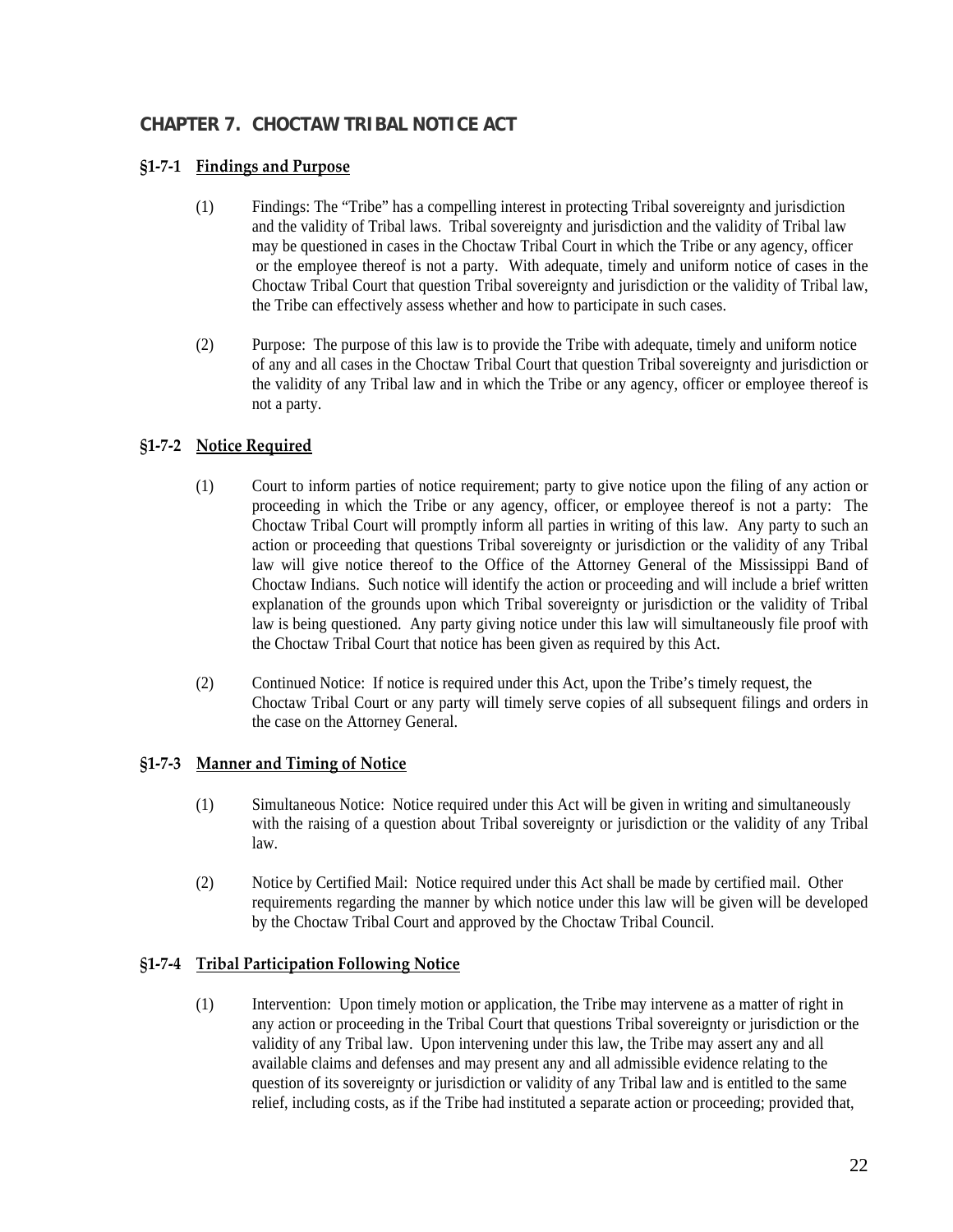<span id="page-22-0"></span>the Tribe will not be required to pay costs of litigation in any action or proceeding in which it has intervened under this law. Intervention under this law does not abridge, limit or otherwise affect the right of the Tribe to commence, maintain, defend or otherwise intervene in actions or proceedings in Tribal Court.

- (2) Amicus Curiae: Upon timely motion or application, the Tribe may appear as amicus curiae (friend of the court) in any action or proceeding that questions Tribal sovereignty or jurisdiction or the validity of any Tribal law.
- (3) Information Sharing and Consultation: In any action or proceeding in the Tribal Court that questions Tribal sovereignty or jurisdiction or the validity of any Tribal law in which the Tribe does not intervene or appear as amicus curiae, the Tribe may nevertheless share important knowledge with any party involved in the action or proceeding. This could include assistance in responding to formal discovery requests or acting as an informal consultant.
- (4) No Participation: The Tribe may timely determine that it is in the best interest of the Tribe not to intervene, appear as amicus curiae or otherwise participate in any action or proceeding in the Choctaw Tribal Court that questions Tribal sovereignty or jurisdiction or the validity of any Tribal law.
- (5) Authority to Determine Participation: The Attorney General may determine participation on behalf of the Tribe under this Act.
- (6) Timelines of Participation Determinations: Unless the Tribal Court orders otherwise, where timely and proper notice has been given under this law, the Tribe will notify the Tribal Court and parties in writing within sixty (60) days of receipt by the Tribe of such notice of any determination to participate in any action or proceeding by way of intervention or appearance as amicus curiae.

## **§1‐7‐5 Failure to Give Notice**

- (1) Failure to Give Notice Not Jurisdictional or Waiver of Rights: The failure of the Tribal Court or a party to give notice as required by this law does not deprive the Tribal Court of jurisdiction and is not a waiver or modification of any rights otherwise timely asserted by any party. Any notice given under this law is not a substitute for or a waiver or a modification of any other pleading requirement under Tribal law.
- (2) Late Notice: If the Tribal Court or a party discovers that notice to the Tribe under this Act should have been but has not been given, the Tribal Court or party will promptly give notice in writing to the Tribe as required by this law. The Tribal Court may stay the action or proceeding at any stage to allow compliance with this law. If final judgment has already been entered, the Tribe may motion or apply for rehearing as of right. The Tribal Court will entertain promptly such motions and the Tribal Court, for good cause shown, and may vacate a judgment or any portion thereof.
- (3) Civil Sanctions: The Tribal Court may impose civil sanctions on any party for willful or unreasonable failure to give notice as required by this law and may use other reasonable means to cure any significant harm caused by failure to give notice as required by this Act.

#### **§1‐7‐6 Tribal Jurisdiction and Sovereign Immunity for Suit Unaffected**

(1) Jurisdiction: Nothing in this Act shall be deemed or construed to deprive, limit or extend the jurisdiction of the Tribal Court.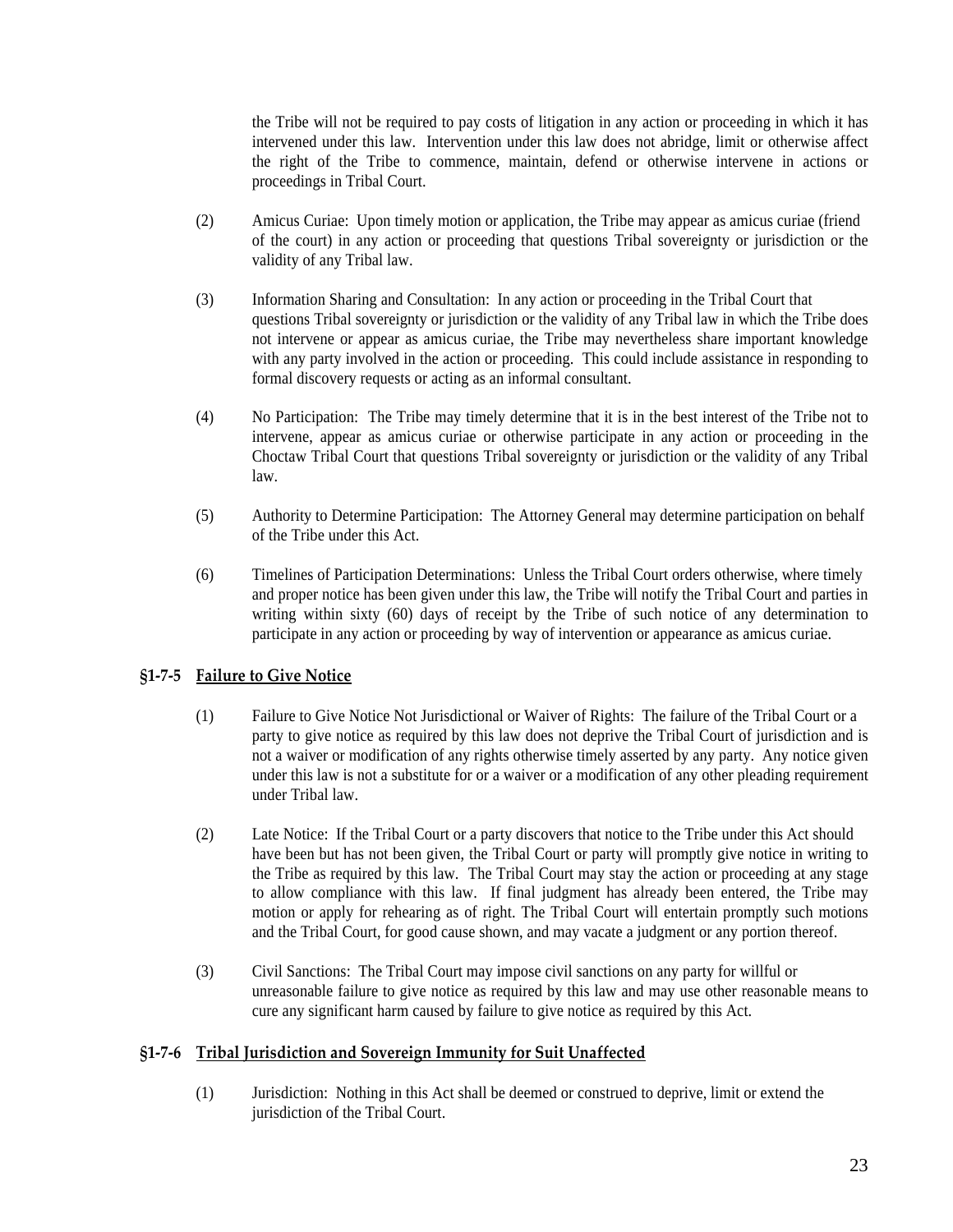(2) Sovereign Immunity from Suit: Notice required under this Act does not authorize a party to name the Tribe or any agencies, officers or employees thereof as a party to any action or proceeding. Nothing in this Act shall be deemed or construed as a waiver or limitation of the sovereign immunity from suit of the Tribe, its agencies, officers or employees.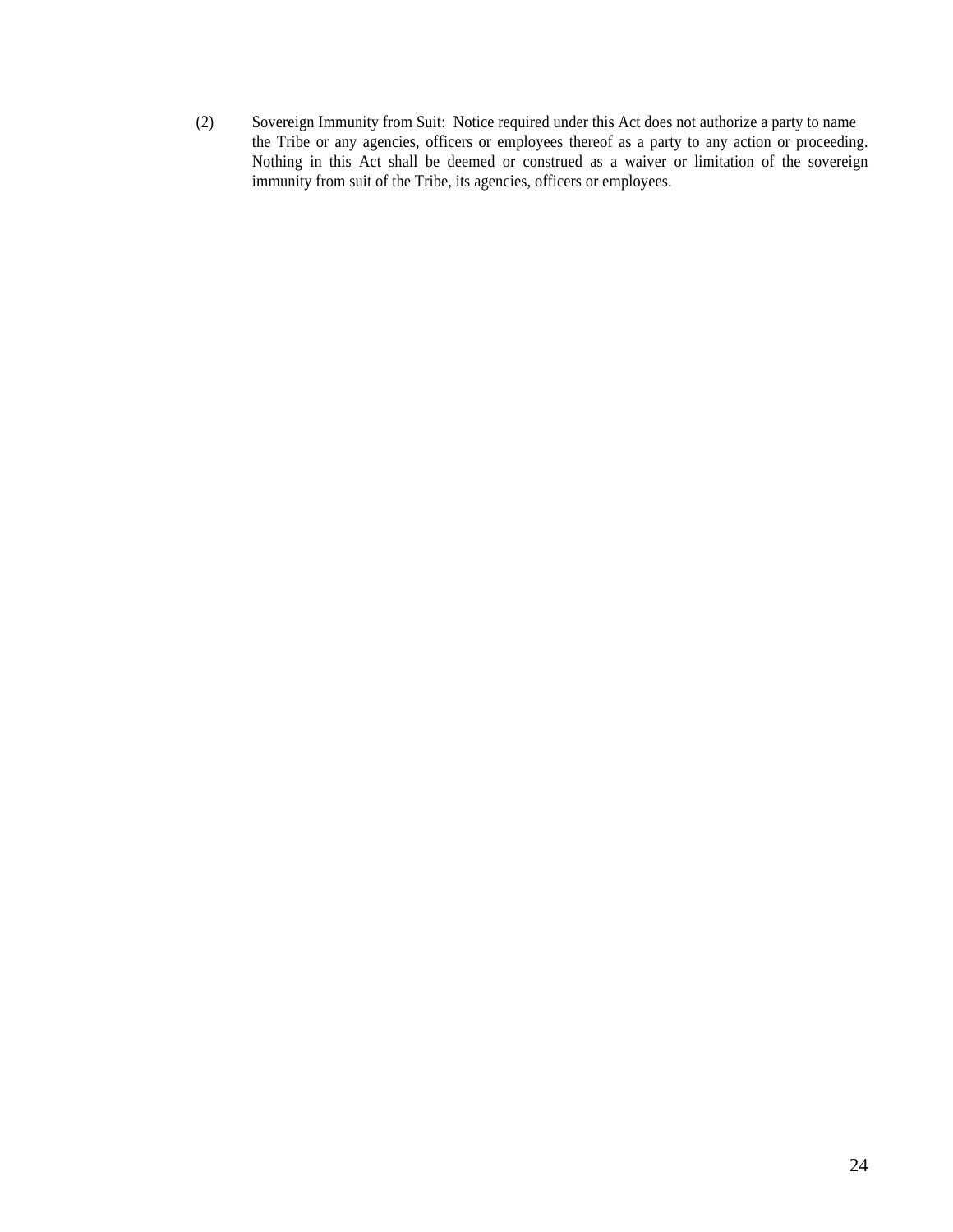## <span id="page-24-0"></span>**CHAPTER 8. CODE OF ETHICS FOR MISSISSIPPI BAND OF CHOCTAW INDIANS TRIBAL COURT CLERKS**

This Code of Ethics has been prepared in cooperation with the MBCI Judicial Affairs Committee, Tribal Court judges, and court personnel. The Code of Ethics for Court Clerks is intended to establish standards for the ethical conduct of court clerks and other supportive judicial personnel. This code contains rules of reason and should be applied consistently within the Mississippi Band of Choctaw Indians Constitution, statutes, other court rules and decisional law.

This Code is designed to provide guidance to court clerks and other court personnel and to provide a structure for regulating their conduct.

It shall be the mission of the Tribal court clerks to compassionately assist members of the Mississippi Band of Choctaw Indians as well as the general public who have contact with the Tribal Courts by providing fair and equal support services while instilling respect for the court by performing the duties of the clerk's office with reverence and confidence, thereby strengthening the individual, family and community while upholding and promoting the integrity and independence of the judiciary and the clerk's office.

### **Code of Ethics for Mississippi Band of Choctaw Indians Tribal Court Clerks**

#### **Canon 1**

## **A Clerk Should Uphold the Integrity and Independence of the Judiciary and of the Clerk's Office**

An independent and honorable judiciary is indispensable to justice in any society. A clerk should observe and impart to the court staff, high standards of conduct so that the integrity and independence of the judiciary may be preserved, and the clerk's office should reflect a devotion to serving the public. The provisions of this Code should be construed and applied to further that objective. The standards of this Code shall not affect or preclude other standards, which may be promulgated by order of the court.

#### **Canon 2**

## **A Clerk Should Avoid Impropriety and the Appearance of Impropriety in all Activities**

- (1) A clerk should not engage in any activities, which would put into question the propriety of conduct in carrying out the duties of the clerk's office. A clerk should not allow family, social or other relationships to influence official conduct or judgment. A clerk should not lend the prestige of the clerk's Office to advance the private interests of others.
- (2) A clerk should not accept a gift, bequest, favor or loan from any person whose interests havecome or are likely to come before the clerk.
- (3) A clerk should abstain from public comment about a pending or impending proceeding in court, and should require similar abstention on the part of court staff. The clerk should never disclose to any person any confidential information received in the course of official business nor should such information be employed for personal gain.
- (4) A clerk should never influence or attempt to influence the assignment of cases or perform any discretionary or ministerial function of the court in a manner which improperly favors any litigant or attorney, nor imply that a court clerk is in a position to do so.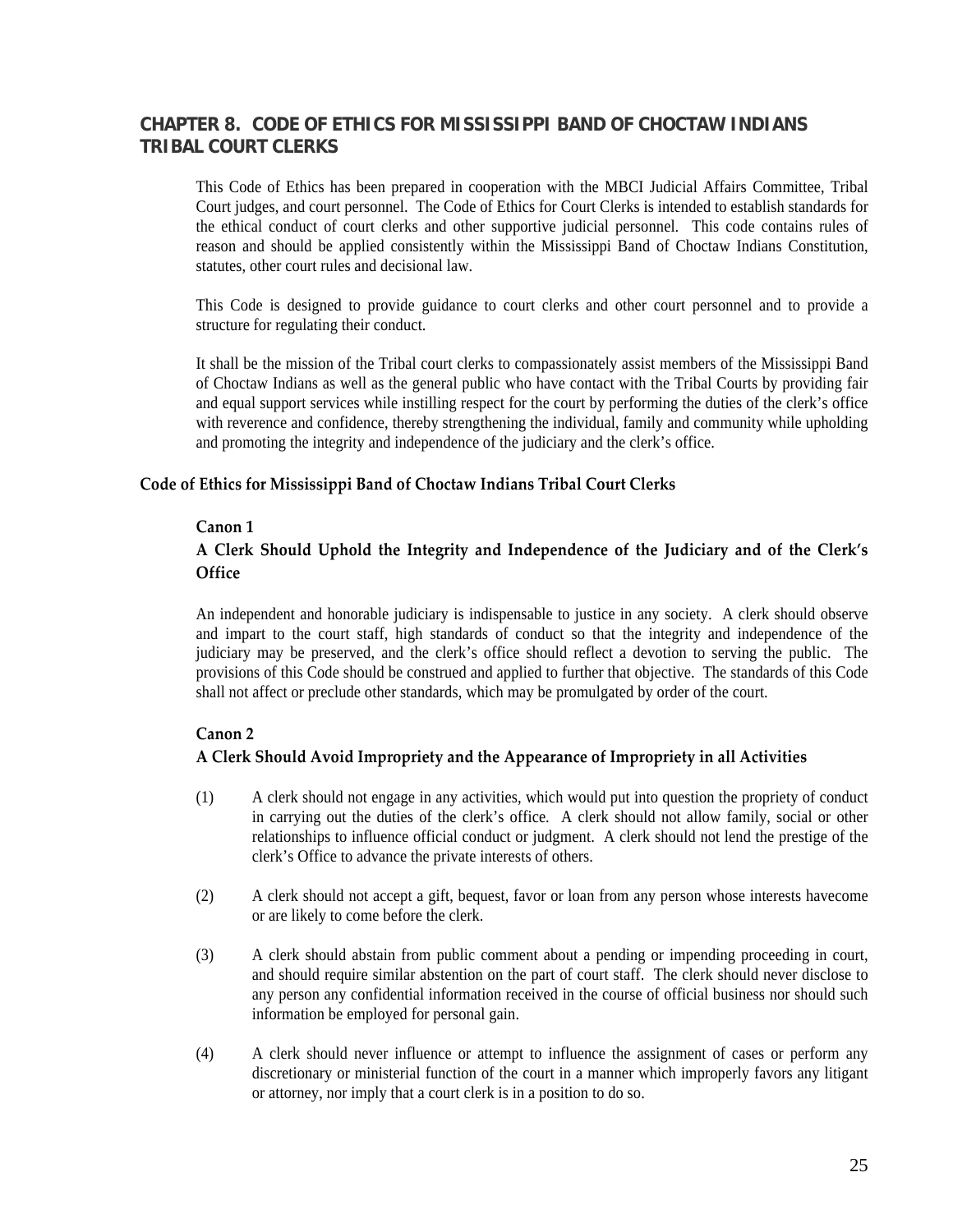(5) A clerk should not practice law.

## **Canon 3**

## **A Clerk Should Perform the Duties of the Clerk's Office Impartially and Diligently**

The official duties of a clerk take precedence over all other activities. The official duties include all the duties of the clerk's office prescribed by law or by order of the court. In the performance of these duties, a clerk should:

- (1) respect and comply with the law and should act at all times in a manner that promotes public confidence in the integrity and impartiality of the judiciary and the clerk's office;
- (2) be faithful to the highest standards of the profession and maintain professional competence in it; and
- (3) be patient, dignified, courteous and fair to all persons.

## **Canon 4**

## **A Clerk May Engage in Activities to Improve the Law, the Legal System and the Administration of Justice**

 A clerk, subject to the proper performance of official duties, may engage in the following quasi-official activities:

- (1) speak, write, lecture, teach and participate in other activities concerning court management, the legal system and the administration of justice; and
- (2) promote the development of professional organizations and foster the interchange of technical information and experience with others in the profession.

## **Canon 5**

## **A Clerk Should Regulate all Extra‐Official Activities to Minimize the Risk of Conflict with Official Duties**

- (1) Avocational Activities: A clerk may write, lecture, teach and speak on subjects unrelated to the profession, and may engage in the arts, sports and other social recreational activities, if such avocational activities do not detract from the dignity of the office, interfere with the performance of official duties or adversely reflect on the operation and dignity of the court.
- (2) Tribal, Civic, and Charitable Activities: A clerk may participate in tribal, civic and charitable activities that do not detract from the dignity of the office or interfere with the performance of official duties.
- (3) Financial Activities: Without the express permission of the court, a clerk may not carry on financial and business dealings, including service as a fiduciary.

## **Canon 6**

**A Clerk Should Regularly File Reports of Compensation Received for Quasi‐Official and Extra‐ Official Activities.**